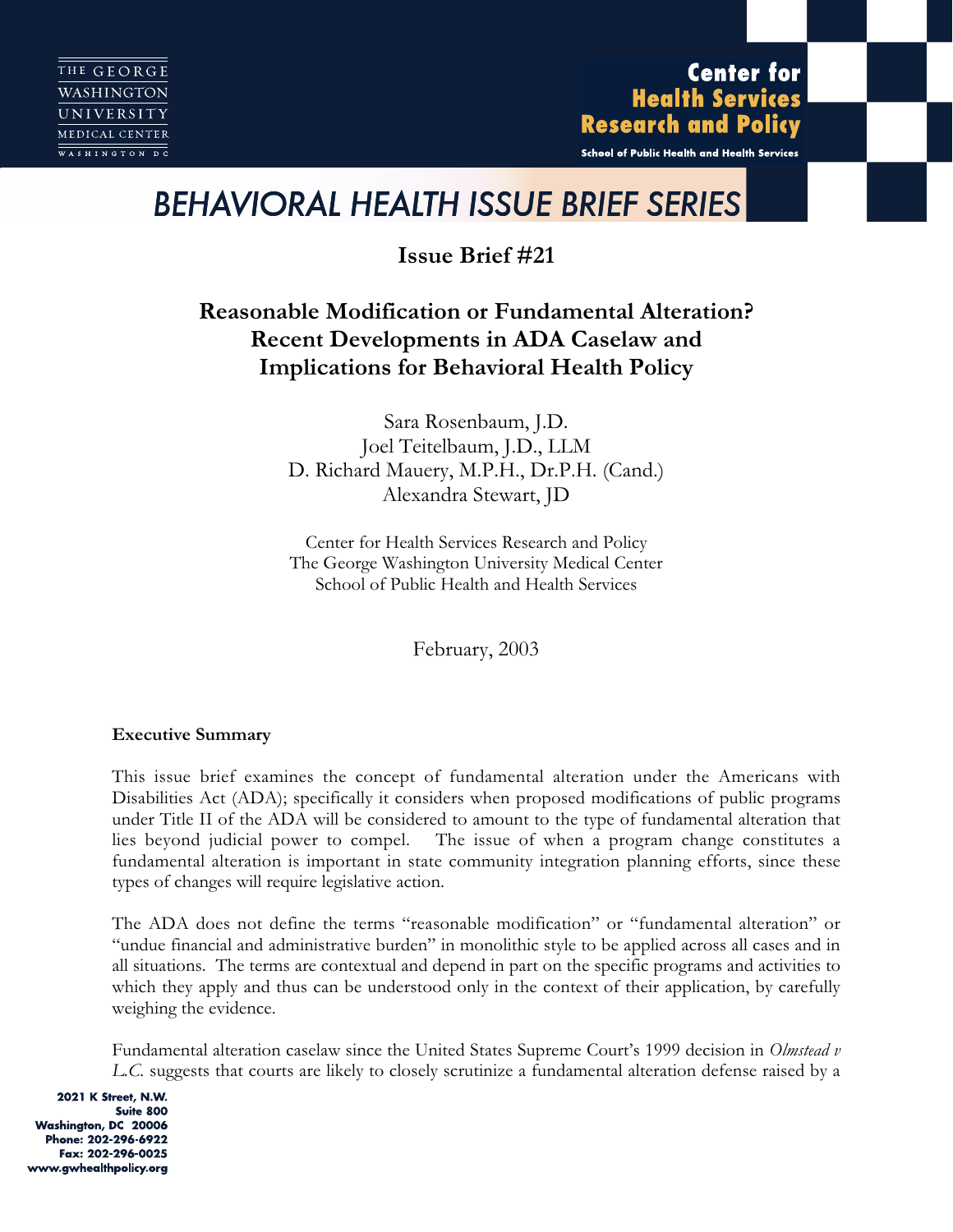state once plaintiffs have made a showing of medically unnecessary institutionalization. At the same time, courts will classify a proposed change as fundamental in nature in those cases in which evidence is presented that a public program's requirements and design are indispensable to its essential nature. When a state is shown to have a history of waiving its own requirements and program rules, courts will find the proposed modification reasonable and not of a fundamental nature.

The implications of this standard for behavioral health policy are important. Many of the program changes needed by qualified persons with disabilities related to behavioral health are ones that require what courts view as basic alteration in program design, including across-the-board changes in Medicaid coverage limits. In the case of other programs and services, individuals may require changes in eligibility rules applicable to community health, housing, and support services, as well as greater levels of investment into community-based service alternatives.

Identifying modifications that amount to a fundamental alteration should be a feature of all post-*Olmstead* planning activities, particularly in the case of persons with disabilities whose unnecessary institutionalization is relatively common, such as persons with mental disabilities. To be considered "effectively working" as required by the *Olmstead* decision, state plans presumably should identify those broader investments that are required to achieve community integration, that require "fundamental alterations" in public programs, and a timetable for achieving such change.

The goal of the ADA is to promote community integration. To achieve this goal the law identifies two levels of necessary changes: reasonable modifications in programs and fundamental alterations. The former is within the purview of courts to order as a remedial matter, while the latter lies within the purview of the legislative process and is therefore particularly germane to long term process of creating "effectively working plans."

Cases decided under the ADA and its predecessor statute §504 of the 1973 Rehabilitation Act, suggest that a finding of medically unreasonable exclusion and segregation will trigger closer scrutiny by courts and that funding alone will not deter a reasonable modification order. However, effectuating changes in insurance coverage, particularly Medicaid, is viewed as a matter of fundamental alteration. In deciding the issue, courts will take a contextual approach, examining the needs of all persons with disabilities, not merely the subgroup for whom community residence is appropriate.

What this means for persons with mental disabilities is that essential changes in insurance coverage, the creation of alternative community residential placements, and other investments that make community residences possible, are the types of changes that courts probably would consider fundamental. Of particular importance may better coverage of outpatient rehabilitation and clinical services, greater access to personal attendant services in the case of persons who need an attendant or support with mental health needs only, and targeted case management to ensure support for behavioral-related disabilities. Because these changes are considered fundamental, the *Olmstead* planning process to develop long-term investments becomes critical. Federal supports such as the New Freedom Initiative can promote this type of change and investment and presumably will spur the types of deeper changes that lie beyond the purview of judicial orders.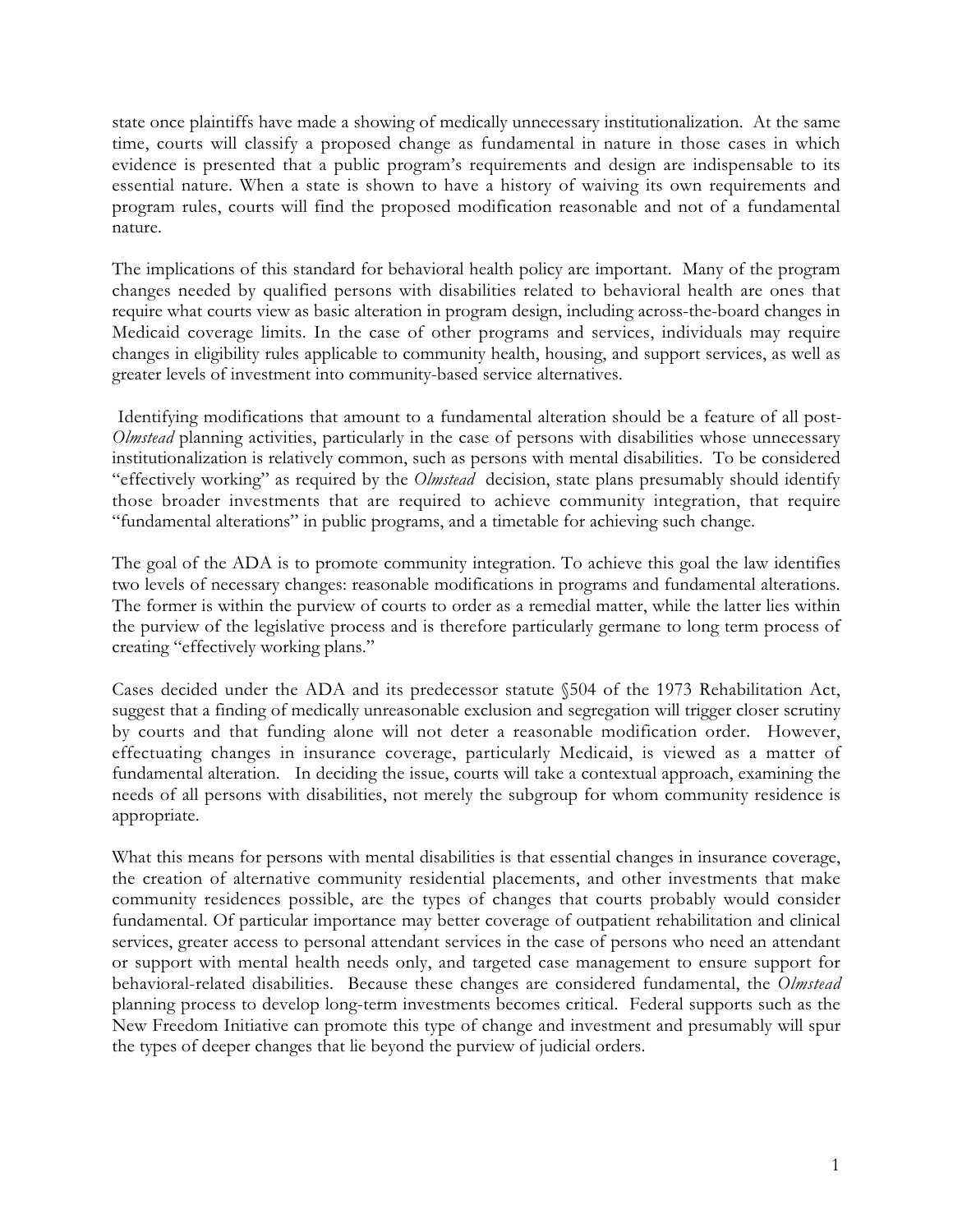#### **Introduction**

This issue brief examines the requirement in Title II of the 1990 Americans with Disabilities Act (ADA) that persons with disabilities (including persons with mental illness and addiction disorders (MI/AD) be provided health care and related support services in the most integrated settings when medically appropriate. It further examines how the ADA's concepts of "reasonable modification" and "fundamental alteration" may affect a public agency's community integration obligations under the law. These intertwined legal principles of community integration, reasonable modification, and fundamental alteration lie at the heart of the ADA.

In its landmark 1999 decision, the U.S. Supreme Court in *Olmstead v. L.C.*,<sup>1</sup> a case involving two women in Georgia with mental disabilities who were inappropriately institutionalized in an inpatient psychiatric unit, the Court held that under Title II of the ADA, States are required to provide persons with mental disabilities with community-based treatment rather than placement in institutions, when: (1) the State's treatment professionals have determined that community placement is appropriate; (2) the transfer from institutional care to a less restrictive setting is not opposed by the affected individual; and (3) the community placement can be reasonably accommodated, taking into account the resources available to the State and the needs of others with mental disabilities.

These requirements, as articulated in *Olmstead*, serve to measure the extent of public agencies' duties under the ADA, yet the ADA statute, its implementing regulations, and related caselaw offer few guideposts for understanding them. Despite this limited guidance, certain judicial principles are beginning to emerge and are the focus of this analysis.

As States engage in comprehensive planning and implementation efforts to comply with the ADA community integration mandates outlined in the *Olmstead* decision,<sup>2</sup> stakeholders who contribute to these efforts need to have thorough and timely information about the ADA's underlying principles. How various courts have interpreted the meaning and scope of reasonable modification and fundamental alteration, and the judicial perspectives they have taken, serve to illuminate and inform the choices that face State lawmakers, State agency directors, persons with disabilities and their advocates, and the providers who serve persons with disabilities. It may be that changes that are determined by stakeholders to amount to fundamental alterations can be identified as candidates for long-term reform efforts and prioritization. On the other hand, those changes that have the characteristics of reasonable modifications may be more readily accomplished within a relatively short time frame through either formal or informal public agency action, depending on the scope of administrative powers granted an agency by a State legislature. The purpose of this issue brief is to provide readers with critical information derived from relevant ADA-related caselaw that will assist in making these distinctions.

 <sup>1 119</sup> S. Ct. 2176 (1999).

<sup>2</sup> Rosenbaum, S. Issue Brief #17: "*Olmstead v L.C*.: Federal Implementation Guidelines and an Analysis of Recent Cases Regarding Medicaid Coverage of Long Term Care Services for Persons with Disabilities." Prepared for the Substance Abuse and Mental Health Services Administration. October 2001. Available at http://www.samhsa.gov/omc.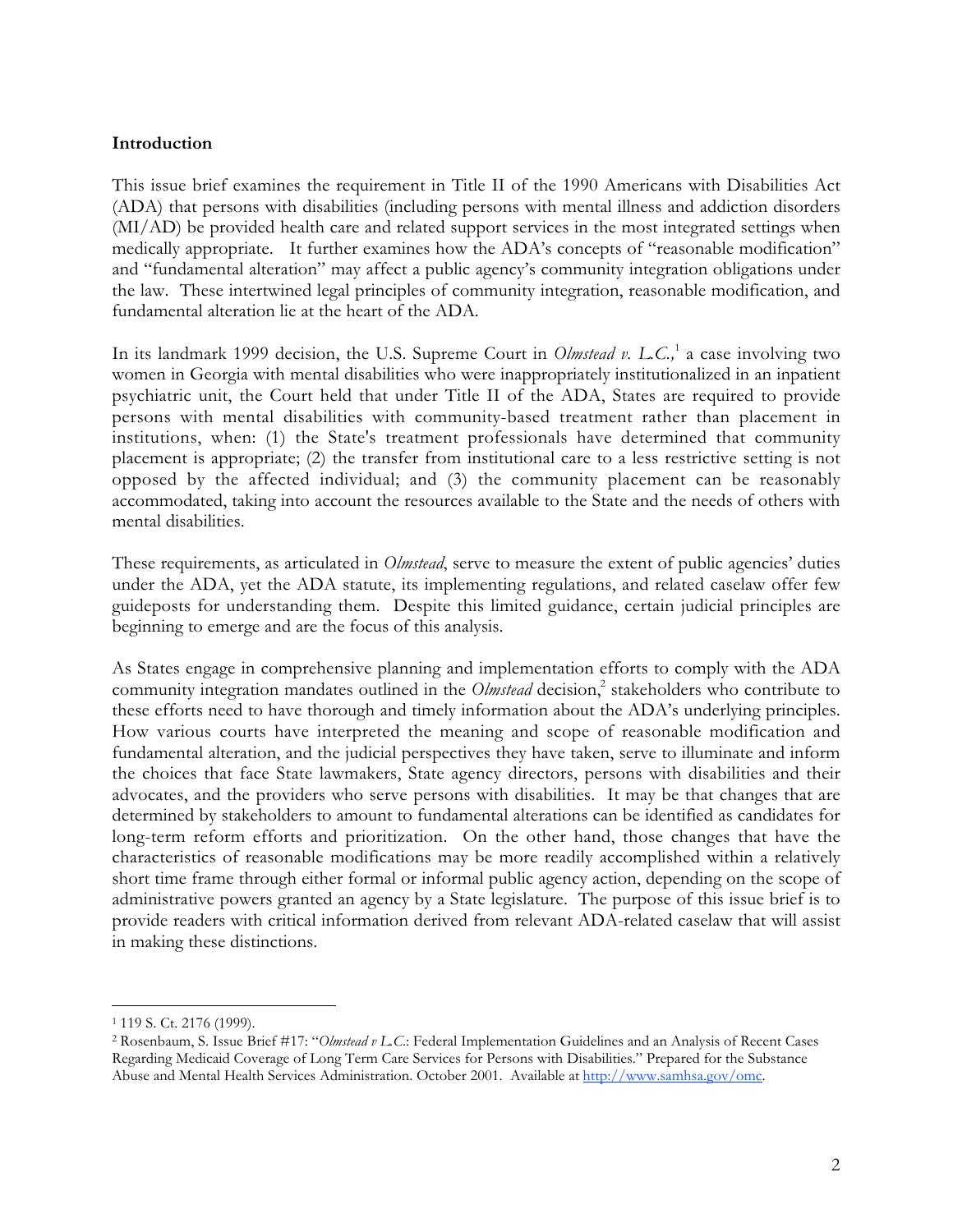This issue brief begins with a brief review of the ADA, including an overview of the law and provisions relevant to community integration, fundamental alteration and reasonable modification. It also summarizes the specific provisions of the ADA that relate to persons with mental illness and addiction disorder disabilities. The issue brief then reviews the Supreme Court's decision in *Olmstead* and describes the principles that the decision sets forth for applying ADA community integration requirements to public programs. It then reviews community integration cases decided since *Olmstead* and discusses and synthesizes these decisions and their implications for post-*Olmstead* planning related to community based services for persons with MI/AD conditions.

The accompanying Appendix contains short summaries of each of referenced case, highlighting the relevant claims and defenses relating to reasonable modifications, fundamental alteration, and the ADA's community integration mandate.

#### **Background and Overview**

#### *Brief Review of the ADA and Pertinent Definitions*

The ADA, enacted in 1990, is a remedial law that built upon earlier legislative efforts to end the discrimination and segregation that characterized public and private treatment of persons with disabilities. The ADA consists of several titles reaching discrimination in both public and private settings.<sup>3</sup> The ADA represented a far-reaching expansion of the 1973 Rehabilitation Act by articulating Congress' awareness of the historical inequities of discriminatory policies and practices against persons with disabilities, and its intent to address them by imposing duties on public entities to ensure that such policies and practices be eliminated. As stated in the ADA's Final Rule:

Taken together, these provisions are intended to prohibit exclusion and segregation of individuals with disabilities and the denial of equal opportunities enjoyed by others, based on, among other things, presumptions, patronizing attitudes, fears, and stereotypes about individuals with disabilities. Consistent with these standards, public entities are required to ensure that their actions are based on facts applicable to individuals and not on presumptions as to what a class of individuals with disabilities can or cannot do. Integration is fundamental to the purposes of the Americans with Disabilities Act. Provision of segregated accommodations and services relegates persons with disabilities to second-class status.4

Title II of the  $ADA^5$  applies to public program and tracks its predecessor law  $(\$504$  of the Rehabilitation Act of 1973<sup>6</sup>). Title II sets forth certain basic requirements regarding treatment of persons with disabilities by programs and activities operated by public entities. Figure 1 summarizes these requirements, including the ADA's treatment of persons with MI/AD as qualified persons.

 <sup>3</sup> Rand Rosenblatt, Sara Rosenbaum and David Frankford, *Law and the American Health Care System* (2001-2002 Supplement) Foundation Press, NY, NY.

<sup>4</sup> Final Rule implementing 28 C.F.R. § 35.130.

<sup>&</sup>lt;sup>5</sup> 42 U.S.C. § 12132. The ADA also comprises Title I, which prohibits discrimination in employment and employersponsored benefits and Title III, which prohibits discrimination in access to places of public accommodation, and other Titles not addressed by this issue brief.

<sup>6 29</sup> U.S.C. 794.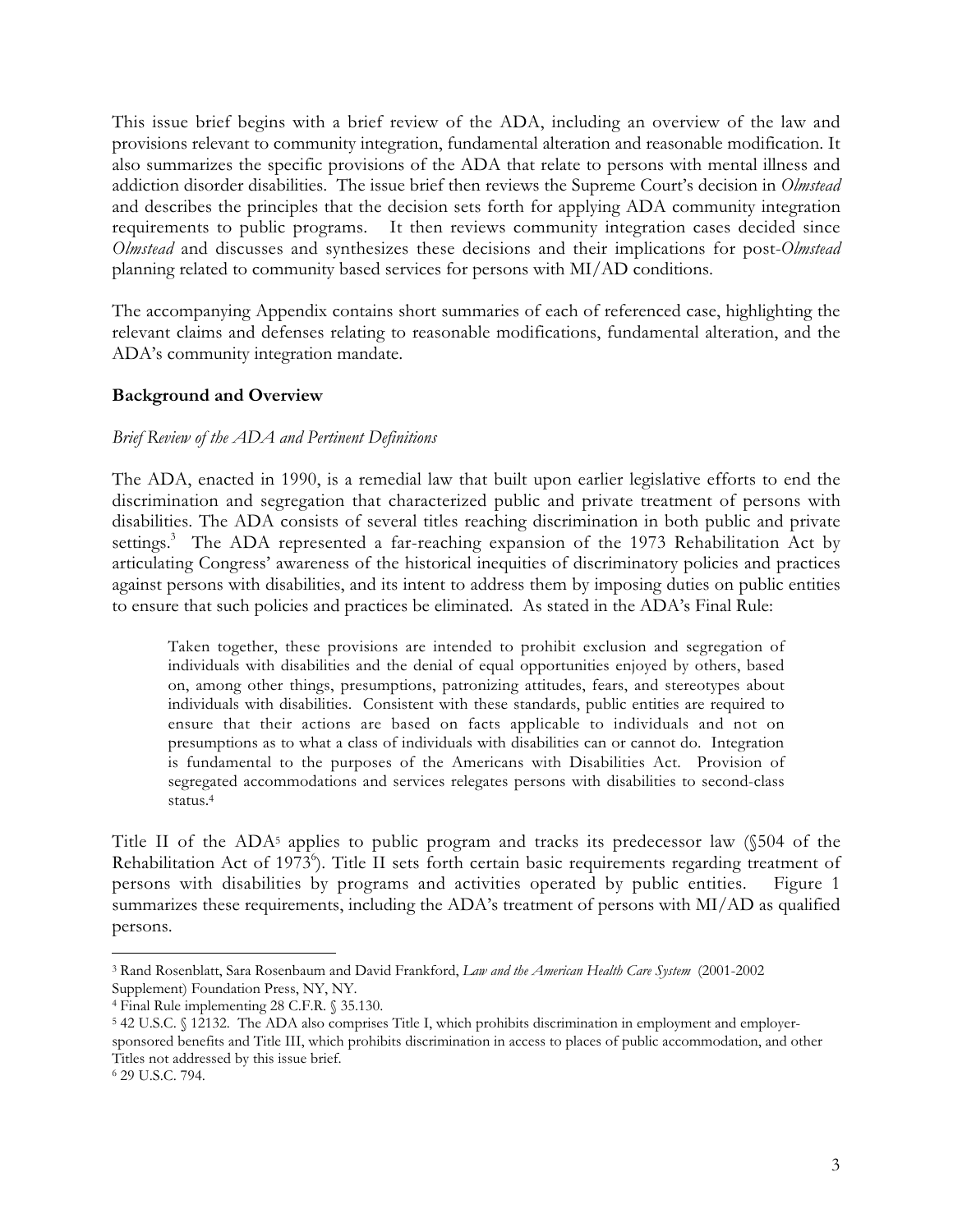| <b>TERM</b>       | <b>DEFINITION</b>                                                                                       |
|-------------------|---------------------------------------------------------------------------------------------------------|
| Responsibilities  | [N]o qualified individual with a disability shall, by reason of such disability, be excluded            |
| of public         | from participation in or be denied the benefits of the services, programs, or activities of a           |
| entities          | public entity, or be subjected to discrimination by any such entity.                                    |
| Public entity     | [] any State or local government or any department, agency, special purpose district, or                |
|                   | any other instrumentality of a State or States or local government.7                                    |
| Qualified         | [] an individual who, with or without reasonable modifications to rules, policies, or                   |
| individual with a | practices [] meets the essential eligibility requirements for the receipt of services or the            |
| disability        | participation in programs or activities provided by a public entity. <sup>8</sup>                       |
| Disability        | [] physical or mental impairment that substantially limits one or more of the major life                |
|                   | activities of [an] individual; a record of such an impairment; or being regarded as having              |
|                   | such an impairment. <sup>9</sup>                                                                        |
| Specific MI/AD    | [A]ny mental or psychological disorder such as mental retardation, organic brain                        |
| conditions that   | syndrome, emotional or mental illness, and specific learning disabilities. <sup>10</sup> [Included are] |
| are considered    | [] mental retardation, emotional illness, specific learning disabilities, [] drug                       |
| to be disabling   | addiction, and alcoholism. <sup>11</sup> The following conditions are not included in the definition    |
|                   | of disability: homosexuality, bisexuality, transvestitism, transsexualism, pedophilia,                  |
|                   | exhibitionism, voyeurism, gender identity disorders not resulting from physical                         |
|                   | impairments, or other sexual behavior disorders, compulsive gambling, kleptomania, or                   |
|                   | pyromania, or psychoactive substance use disorders resulting from current illegal use of                |
|                   | drugs. <sup>12</sup> [emphasis added]                                                                   |

# **Figure 1. Key Elements of Title II of the ADA**

Final regulations implementing Title II clarified the exclusion of persons engaged in the "current illegal use of drugs" from ADA protections. The Preamble made clear that the exclusion is intended to permit program exclusions based on current illegal drug use but not as a basis for denying ADA protections to persons with addiction disorders:

Addiction is a disability, and addicts are individuals with disabilities protected by the Act. The protection, however, does not extend to actions based on the illegal use of the substance. In other words, an addict cannot use the fact of his or her addiction as a defense to an action based on illegal use of drugs. This distinction is not artificial. Congress intended to deny protection to people who engage in the illegal use of drugs, whether or not they are addicted, but to provide protection to addicts so long as they are not currently using drugs. […] Paragraph (b) […] prohibits denial of health services, or services provided in connection with drug rehabilitation to an individual on the basis of current illegal use of drugs, if the individual is otherwise entitled to services. […] [B]ut, once an individual has been admitted to a program, abstention may be a necessary and appropriate condition to continued participation. The final rule therefore provides that a drug rehabilitation or

 <sup>7 42</sup> U.S.C. §§ 12131(1)(A)-(B) (1994 & Supp. V 1999.) State and local governments and their agencies operate a variety of services and programs for persons with MI/AD disabilities, including institutional, residential, and ambulatory care. As such, they are considered covered entities for purposes of Title II.

<sup>8 42</sup> U.S.C. § 12131(2).

<sup>9 42</sup> U.S. C. § 12102(2). "Major life activities" includes "caring for one's self, performing manual tasks, walking, seeing, hearing, speaking, breathing, learning, and working." 28 C.F.R. § 35.104 (2001).

<sup>10 28</sup> C.F.R. § 35.104(2001).

<sup>11</sup> *Id*.

<sup>12 42</sup> U.S.C. § 12211.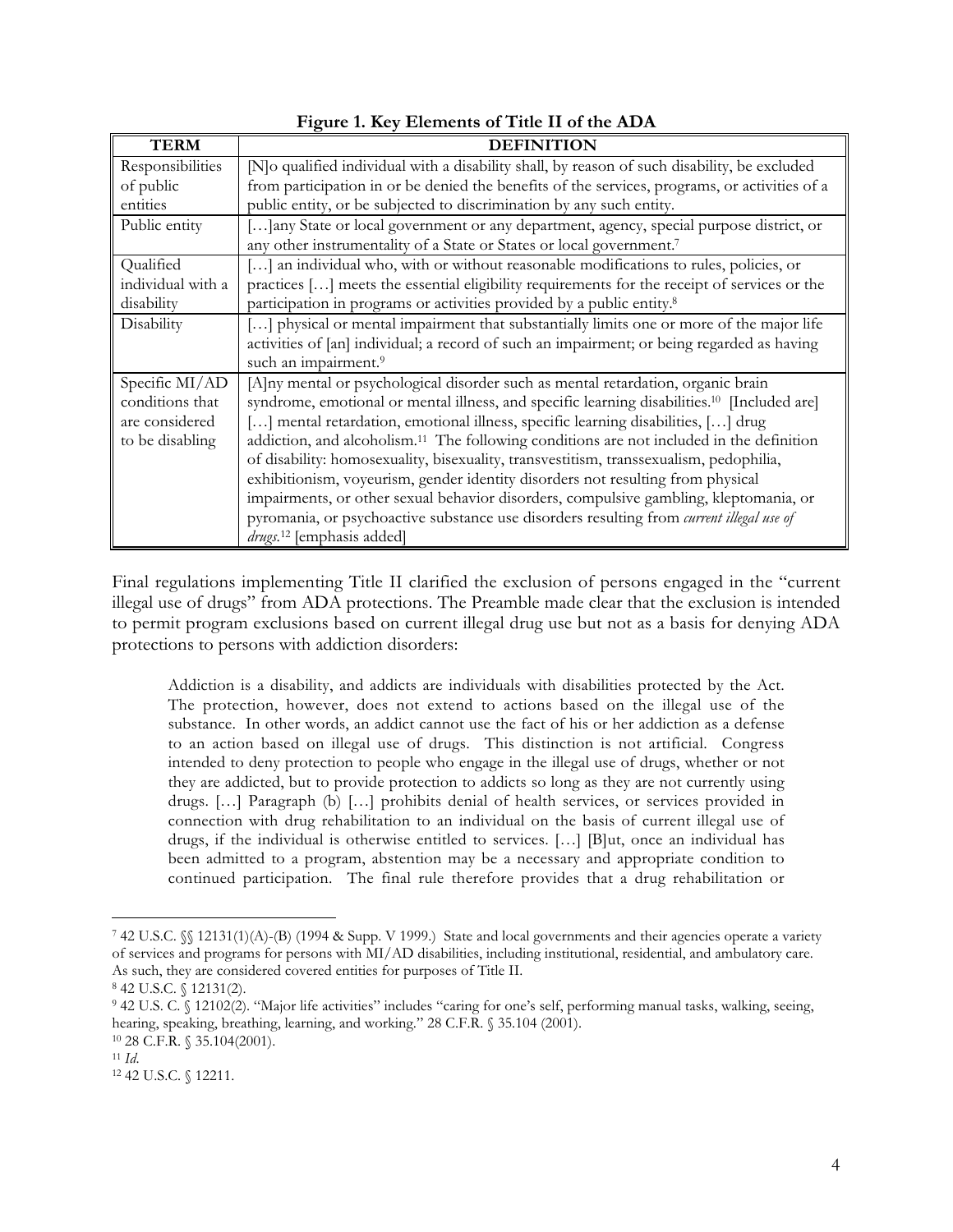treatment program may prohibit illegal use of drugs by individuals while they are participating in the program13

#### *The ADA Concepts of Integrated Setting, Reasonable Modification, and Fundamental Alteration*

Federal regulations implementing Title II of the ADA require that public entities administer their programs in "the most integrated setting appropriate to the needs of" a "qualified individual with a disability".

[...] [T]he public entity must administer services, programs, and activities in the most integrated setting appropriate to the needs of qualified individuals with disabilities, i.e., in a setting that enables individuals with disabilities to interact with nondisabled persons to the fullest extent possible, and that persons with disabilities must be provided the option of declining to accept a particular accommodation."14

In order to achieve this objective, the rules also require that a covered entity make "reasonable modifications" in its programs and activities in order to avoid discrimination, unless it can show that making the modification would "fundamentally alter" the nature of its service, program or activity:

A public entity shall make reasonable modifications in policies, practices, or procedures when the modifications are necessary to avoid discrimination on the basis of disability, unless the public entity can demonstrate that making the modifications would fundamentally alter the nature of the service, program, or activity.<sup>15</sup> [...] [I]n meeting the program's accessibility requirement, a public entity is not required to take any action that would result in a fundamental alteration in the nature of its service, program, or activity or in undue financial and administrative burdens. […] This paragraph does not establish an absolute defense; it does not relieve a public entity of all obligations to individuals with disabilities. Although a public entity is not required to take actions that would result in a fundamental alteration in the nature of a service, program, or activity or in undue financial and administrative burdens, it nevertheless must take any other steps necessary to ensure that individuals with disabilities receive the benefits or services provided by the public entity. […] In determining whether financial and administrative burdens are undue, all public entity resources available for use in the funding and operation of the service, program, or activity should be considered. The burden of proving that compliance with paragraph (a) of  $\S$ 35.150 would fundamentally alter the nature of a service, program, or activity or would result in undue financial and administrative burdens rests with the public entity.16

The statute and regulations do not define the terms "reasonable modification" or "fundamental alteration" or "undue financial and administrative burden" in monolithic terms to be applied across all cases and in all situations. This reflects Congress' awareness of the wide, state-by-state variation in programs and services for persons with physical and mental disabilities and indicates

14 28 C.F.R. § 35.130(d).

 <sup>13.28</sup> C.F.R. § 35.131. "Nondiscrimination on the Basis of Disability in State and Local Government Services." Final Rule. U.S. Department of Justice, Office of the Attorney General. January 26, 1992. Available at

http://www.usdoj.gov/crt/ada/reg2.html. Accessed February 7, 2002.

<sup>15 28</sup> C.F.R. § 35.130(b)(7).

<sup>16</sup> Final Rule implementing 28 C.F.R. §35.135(a)(3).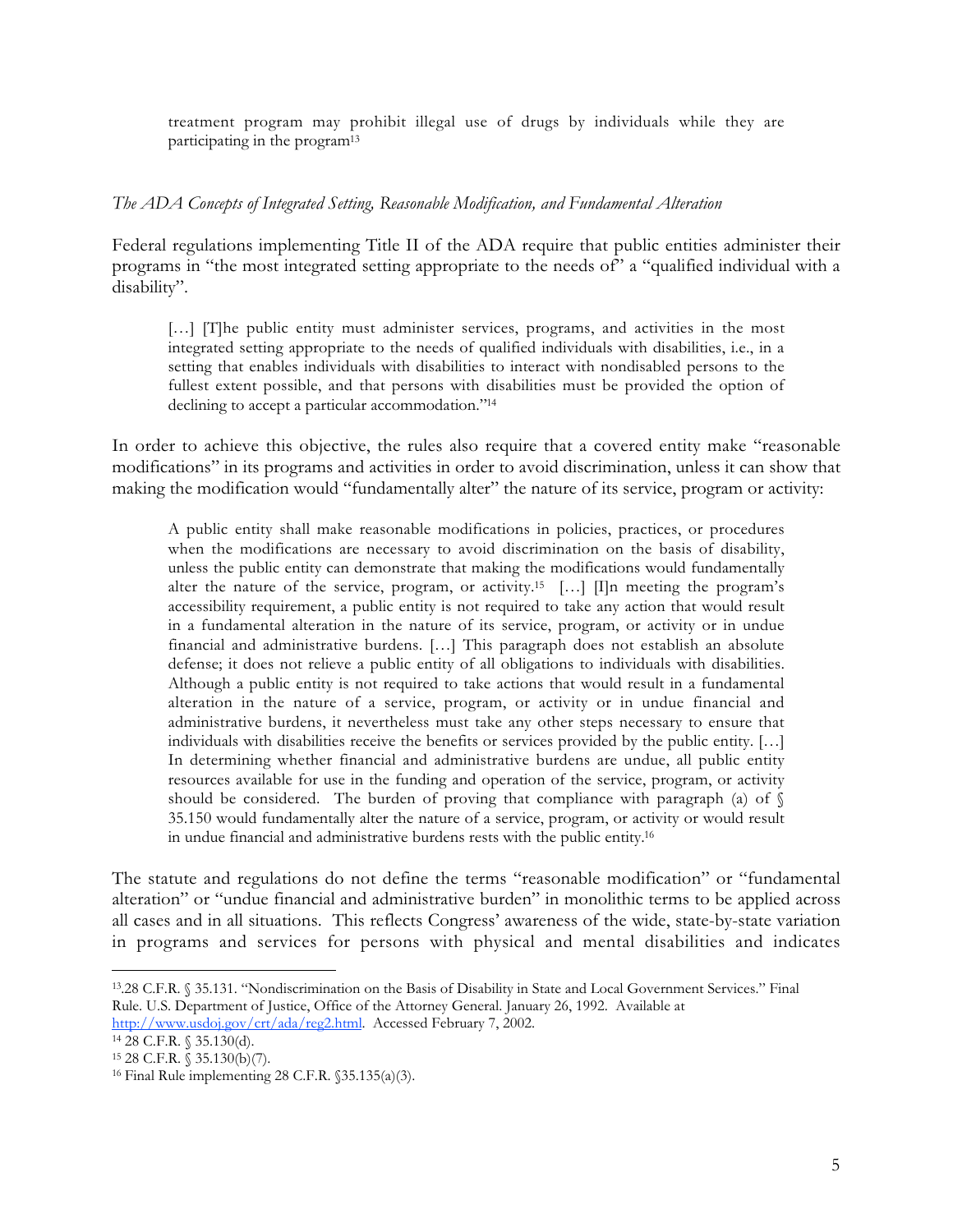Congressional desire that these terms be interpreted contextually in specific circumstances through the weighing of evidence. Fact specific terms and measures, coupled with a private right of action to enforce the guarantee of non-discrimination, mean that litigation under the ADA has become quite common. When litigation does arise, the duty of the courts is to determine whether a proposed change in a public program sought by a person with a disability is simply a reasonable modification in program administration or a fundamental alteration in program structure or design.

The *Olmstead* case, discussed below, offers an example of changes that were viewed by the Court as simply a reasonable modification in state practices, since the relief sought by plaintiffs (two Medicaid eligible women with mental illness) was the right to one of the state's federally approved Medicaid home and community care slots in lieu of medically inappropriate institutional care. Although it did not reach the issue on its merits, the majority opinion's analysis of the women's circumstances suggested at least that it did not view the state's failure to fully fund its approved home and community care program as the basis for a fundamental alteration defense.

But often the problem is far more complex than having an approved Medicaid plan that is not fully funded, not only a potential violation of the ADA but of the Medicaid program itself.<sup>17</sup> Take for example an institutionalized person for whom medical care is appropriate but who is on a waiting list for an approved community placement, not because the state's approved program is underfunded but because even at fully funded levels, the state's program is not capable of meeting community placement needs. Under the ADA the burden will be on the plaintiff to prove that a modification (in this case an actual expansion of the home care program) is reasonable. (Some courts, however, have extended the claimants' obligation to also prove that the modification does not amount to a fundamental alteration.)<sup>18</sup> If the court finds *prima facie* evidence of reasonableness, then it will be up to the defendants to show why in fact the proposal amounts to a fundamental alteration of the program.

Regardless of how the burdens of proof are allocated, once a court concludes based on the evidence that the modification a plaintiff claims is reasonable is actually a fundamental alteration of the program or activity in question, the public agency has a total affirmative defense. Even if the practice or policy has been shown to be discriminatory, the modifications required of the public entity are deemed to be so great or so financially and/or administratively burdensome that they exceed what the ADA requires the public entity to reasonably do. In effect, the issue becomes a matter for the political, rather than the judicial, process. For this reason, the point at which a proposed modification becomes a fundamental alteration is critical in understanding the scope and reach of the ADA. The following section discusses how the courts have assessed this "tipping point" and the implications this has for treatment of persons with disabilities in integrated community-based settings.

# *Olmstead v. L.C.* **and the Concept of Reasonable Modification and Fundamental Alteration**

 <sup>17</sup> Alabama Nursing Home Assoc. v Harris

<sup>&</sup>lt;sup>18</sup> Smith, J. and Calandrillo, S. "Forward to Fundamental Alteration: Addressing ADA Title II Integration Lawsuits after *Olmstead v. L.C.*," 24 *Harvard Journal of Law & Public Policy* 695-727 (Summer 2001).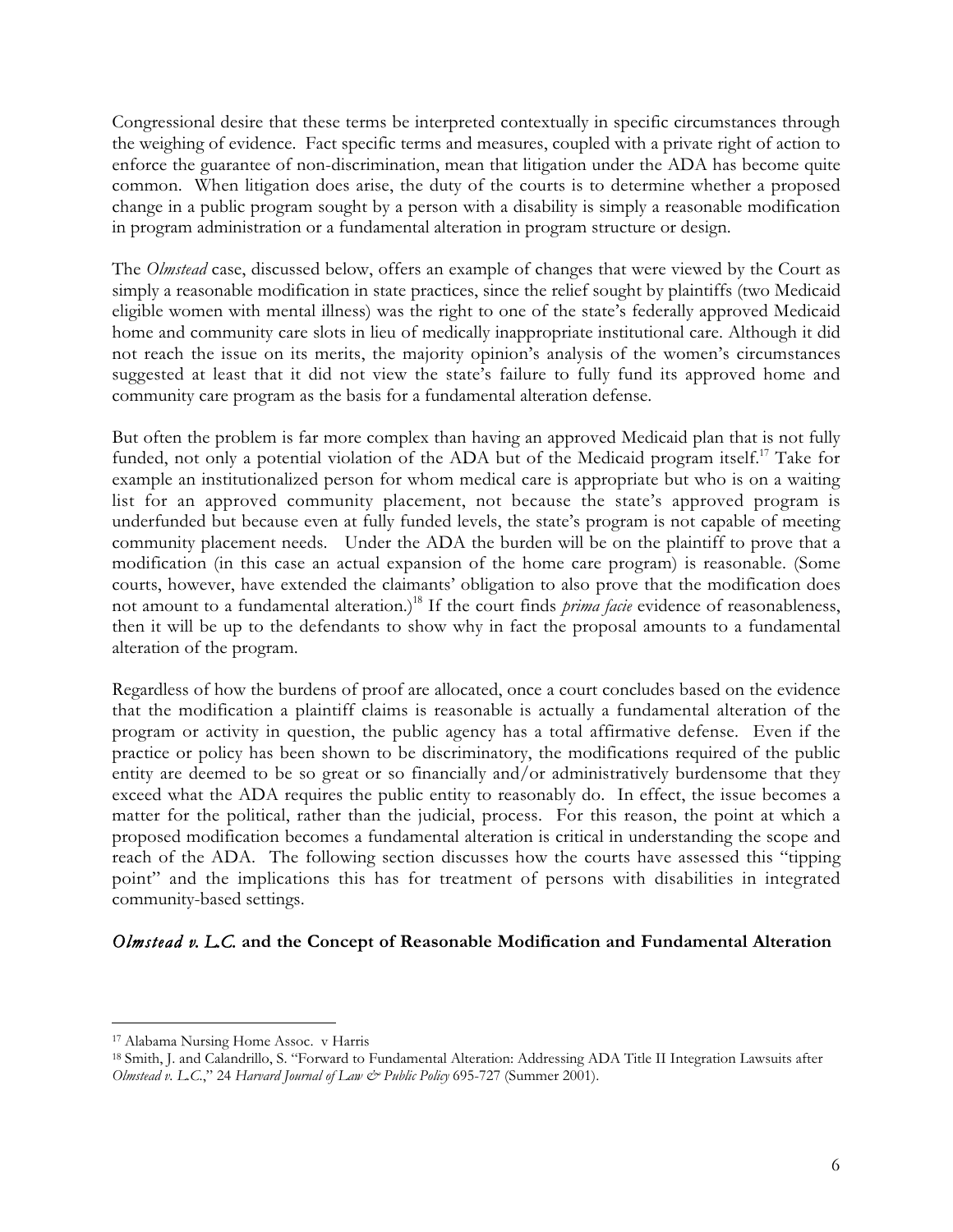The 1999 *Olmstead* decision is considered a legal landmark for two important reasons. First, it established that medically unnecessary institutionalization constitutes discrimination under the ADA. Second, the decision provided additional, although ambiguous, standards for measuring when public agencies have satisfied their obligations toward persons with disabilities under the ADA's community integration mandate.

Prior to *Olmstead*, community integration was commonly understood as a legal obligation that required public entities to accord equal treatment between qualified persons with disabilities and those without a disability. As long as a program or service did not discriminate against persons with disabilities as a whole (as compared to persons without disabilities as a whole), it was assumed to meet ADA requirements. This "equal treatment" standard was thought to be the case even if within the group of qualified disabled persons, certain subgroup were treated differently.

The majority opinion in *Olmstead* effectively rejected this "disability versus non-disability" view and held instead that the community integration obligation prohibits discrimination by public entities within the overall class of persons with disabilities.<sup>19</sup> The Court determined that Georgia officials violated the ADA by continuing to unnecessarily institutionalize persons with MI/AD disabilities while simultaneously withholding funds for approved community placement slots. Thus, treating persons with schizophrenia differently than persons with developmental disabilities (both of which fall within the scope of the definition of an MI/AD disability) might not have been interpreted as amounting to discrimination.

In considering the reach of the ADA in the context of discrimination in institutionalization, the majority opinion explored the inherent tension underlying community integration between the concepts of reasonable modification on one hand and fundamental alteration on the other:

The State's responsibility, once it provides community-based treatment to qualified persons with disabilities, is not boundless. The reasonable-modifications regulation speaks of "reasonable modification" to avoid discrimination, and allows States to resist modifications that entail a "fundamental alteration" of the State's services and programs. […] Sensibly construed, the fundamental-alteration component of the reasonable-modifications regulation would allow the State to show that, in the allocation of available resources, immediate relief for the plaintiffs would be inequitable, given the responsibility the State has undertaken for the care and treatment of a large and diverse population of persons with mental disabilities.

In evaluating a State's fundamental-alteration defense, [lower courts] must consider, in view of the resources available to the State, not only the cost of providing community-based care

<sup>&</sup>lt;sup>19</sup> *See, e.g., Johnson v. Kmart*, 273F. 3d 1035 (11<sup>th</sup> Cir. 2001). In recent years this concept of fair treatment for all subclasses of persons with disabilities has been extended to employers and employee benefit plans that single out certain disabilities for more limited benefits and coverage. In this context, the "insurance safe harbor" provision in the ADA would appear to shield employee health and disability benefit plans from liability for all but the most overtly and intentionally discriminatory efforts to limit coverage on the basis of disability. Whether this safe harbor applies to state Medicaid programs appears to be an open question. It is not yet clear how *Olmstead*'s prohibition against differential treatment in the provision of public benefits based on disability will affect state discretion over Medicaid benefit design choices that limit coverage based on disability.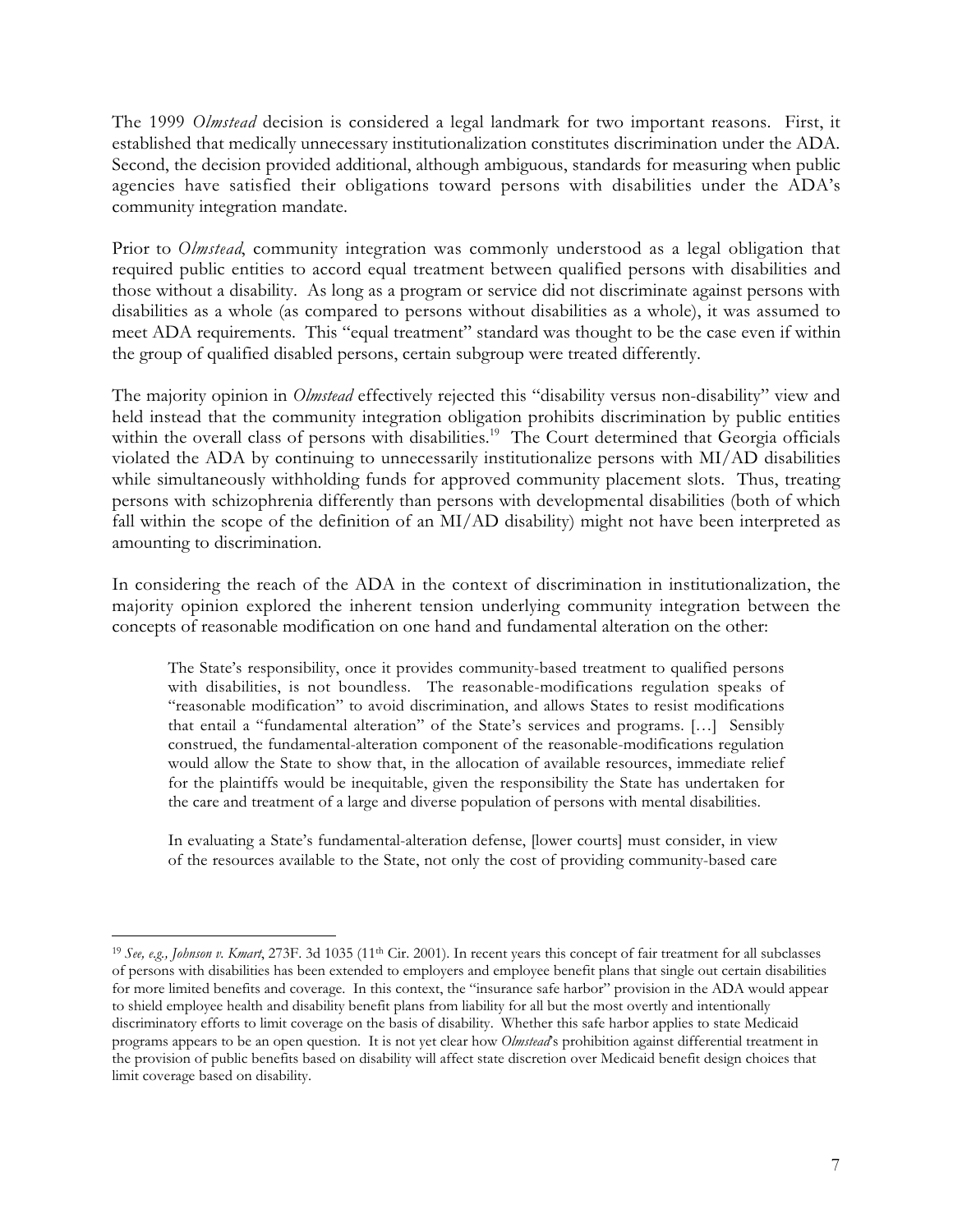to the litigants, but also the range of services the state provides others with mental disabilities, and the state's obligation to mete out those services equitably.20

The majority opinion also established certain parameters to a public agency's obligations under the ADA:

- First, the Court clarified that the decision to furnish public services *at all* is a matter of State discretion.
- **E** Second, the Court rejected the framework articulated by lower courts and found that in determining the level and scope of obligations owed any particular person with an MI/AD disability, a State can weigh the potential effects of the requested modification against the potential effects of all persons with such disabilities. In other words, the majority established that the issue is not merely whether any single person can be served in the community for the same or less money than in an institution, but how such a move into the community will affect the entire group of persons with MI/AD disabilities, including person with what professionals characterize on the basis of reasonable evidence as institutional-level needs. Thus, State officials might be able to successfully defend against a request for services or program modification if they can show that accommodating this request would involve a potentially harmful reduction in services to other equally needy persons in the group. For example, a state might be able to defend against modifications in current programs for persons with MI/AD on the ground that such modifications would reduce necessary services to persons in need of institutional care. The burden of proof presumably would lie with the state, but the defense would be acceptable.
- **Third, the Court strongly suggested that if a State were to develop an effective "comprehensive** plan" to transfer persons with MI/AD disabilities out of unnecessary institutional care into the community, the State could successfully defend itself against a claim that it violated the community integration mandate:

If […] the State were to demonstrate that it had a comprehensive, effectively working plan for placing qualified persons with mental disabilities in less restrictive settings, and a waiting list that moved at a reasonable pace not controlled by the State's endeavors to keep its institutions fully populated, the reasonable-modifications standard would be met.21

By suggesting this idea of an effective State plan, the Court appeared to signal that it assumed that State officials would engage in ongoing identification of persons with disabilities who can live in integrated settings and for whom institutional care is medically unnecessary. Where immediate integration can be achieved through "reasonable modification" such changes should be forthcoming. Where the changes involve a more "fundamental alteration" they should be pursued through the development of "effectively working plans" that identify the more significant changes that are required and set forth a timetable for their development. $^{22}$ 

 <sup>20</sup> *Olmstead* at 597.

<sup>21</sup> *Id.* at 603-06.

<sup>&</sup>lt;sup>22</sup> In July 2000, The Arc of the United States, an advocacy organization for persons with mental retardation and developmental disabilities, surveyed States regarding progress made toward developing *Olmstead* plans. It found that 20 States had an *Olmstead* plan or were in the process of developing one. The Arc's conclusion from its survey results was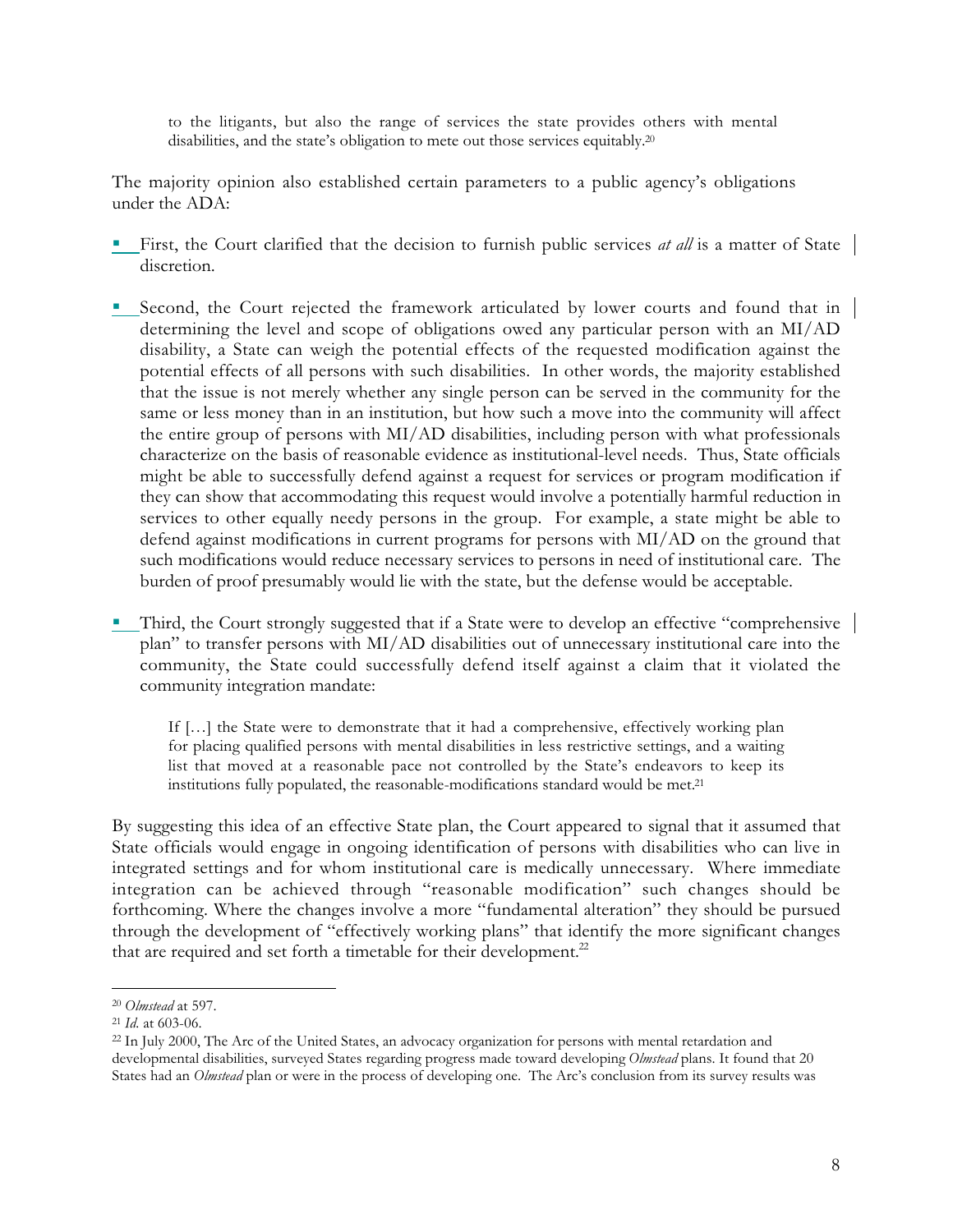that States, in general, had made little progress in developing plans to implement the *Olmstead* decision, although it stated that there may have not been adequate time since the 1999 court decision for measurable progress to have been made. Available at http://www.thearc.org/olmstead\_report.htm. Accessed February 7, 2002. In addition, since 2000, the Centers for Medicare and Medicaid Services (CMS) has issued several guidelines to State officials to assist them in the development of their plans. *See* Rosenbaum, S. (2001). "Issue Brief 17: *Olmstead v. L.C*.: Federal Implementation Guidelines …" op. cit.; *and* "Under Court Order: What the Community Integration Mandate Means for People with Mental Illness: The Supreme Court Ruling in *Olmstead v. L. C*." Bazelon Center for Mental Health Law. 1999. Available at http://www.bazelon.org. Accessed February 8, 2002. *See also* Rosenbaum S, Teitelbaum J, and Stewart A. "*Olmstead v. L.C*.: Implications for Medicaid and Other Publicly Funded Health Services." *Health Matrix.* (forthcoming, 2002).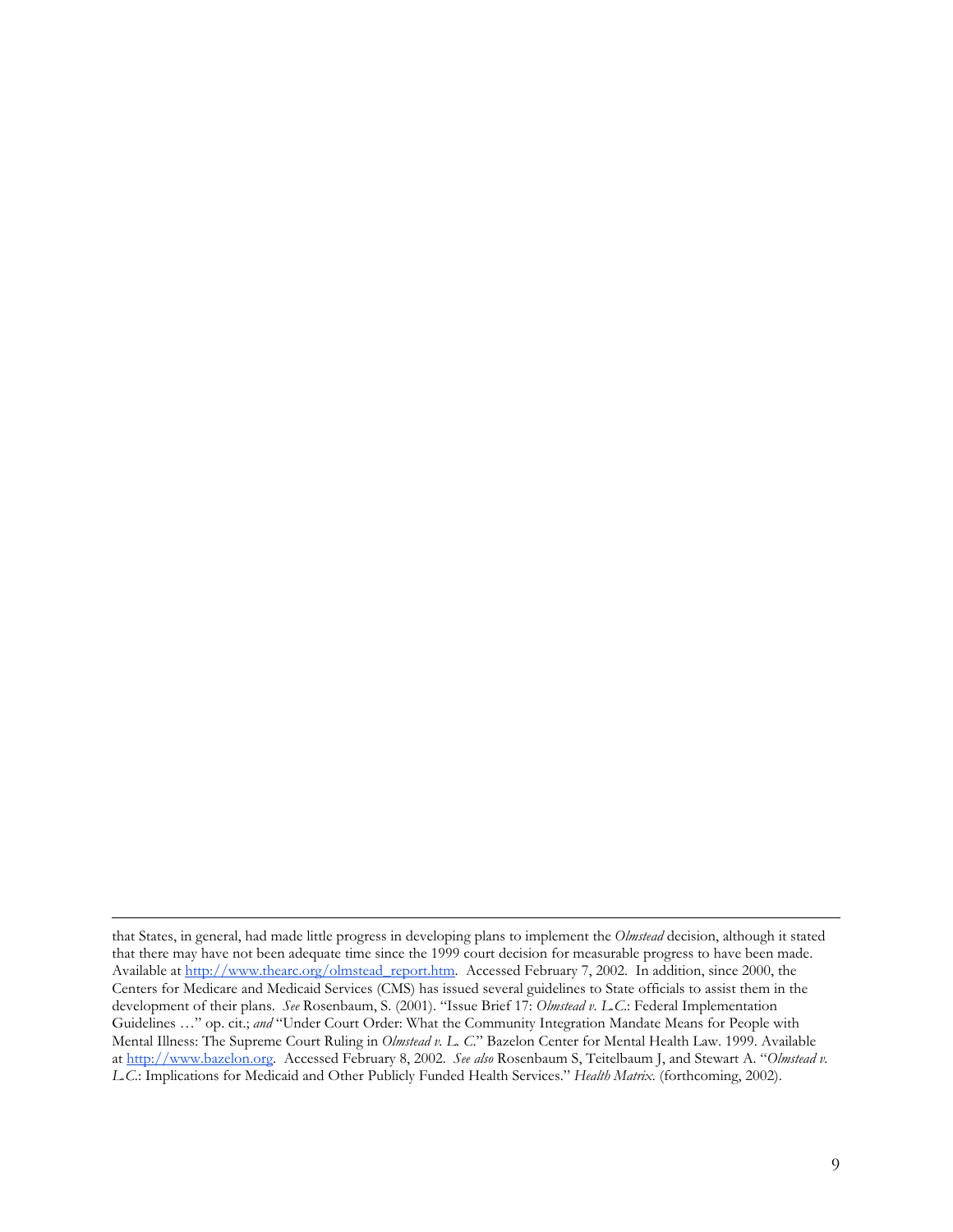#### **Cases That Address Community Integration and Fundamental Alteration**

Although the concept of fundamental alteration has received significant attention, the concept first arose under litigation to enforce ADA Title II's predecessor, §504 of the Rehabilitation Act of 1973. In 1979, the U.S. Supreme Court decided *Southeastern Community College v. Davis*23 a §504 lawsuit which involved a nursing student who was profoundly deaf and who had requested that her federally assisted nursing school make changes to its programs to accommodate her disability. The Court held that the ability to hear was so basic to nursing that to require the college to alter its program would amount to a change in the "essential nature" of nursing and nurse training. As a result, the modifications the student asked for lay beyond the outer limits of the college's legal obligations under the Rehabilitation Act. The fact that her proposed modifications changed the essential nature of nursing and nurse training made her request unreasonable according to the Court, and she was not able to obtain the legal remedy she sought (*i.e.*, an adapted nursing program). *Davis* thus established the rule that changes to the essential nature of a public entity's program constitute a fundamental alteration and are not remedially required under federal disability law.

Other pre-ADA cases also have explored the limits of reasonable modifications in a §504 context. Most notably, in *Alexander v Choate*, <sup>24</sup> the Supreme Court ruled in 1985 that a State Medicaid agency was not obligated to modify the design of its State Medicaid plan by removing a 14-day annual cap on hospital inpatient services in order to ensure a level of coverage for persons with disabilities that would better reflect their greater need for services.

Since the enactment of the ADA and the codification of its community integration and fundamental alteration principles, a number of cases in addition to *Olmstead* have examined how far a public entity must go to modify its existing programs and practices to achieve community integration for persons with physical and mental disabilities. In deciding these cases, courts have taken several different vantage points to analyze the claims and defenses and have adhered to the earlier precedent of §504. Understanding these vantage points and caselaw trends is important to understanding the types of proposed changes that might trigger a legal obligation under the ADA.

Figure 2, below, sets forth and groups the various cases that have dealt with the issue of fundamental alteration and reasonable modification.

 <sup>23 442</sup> U.S. 397 (1979).

<sup>24 442</sup> U.S. 287 (1986).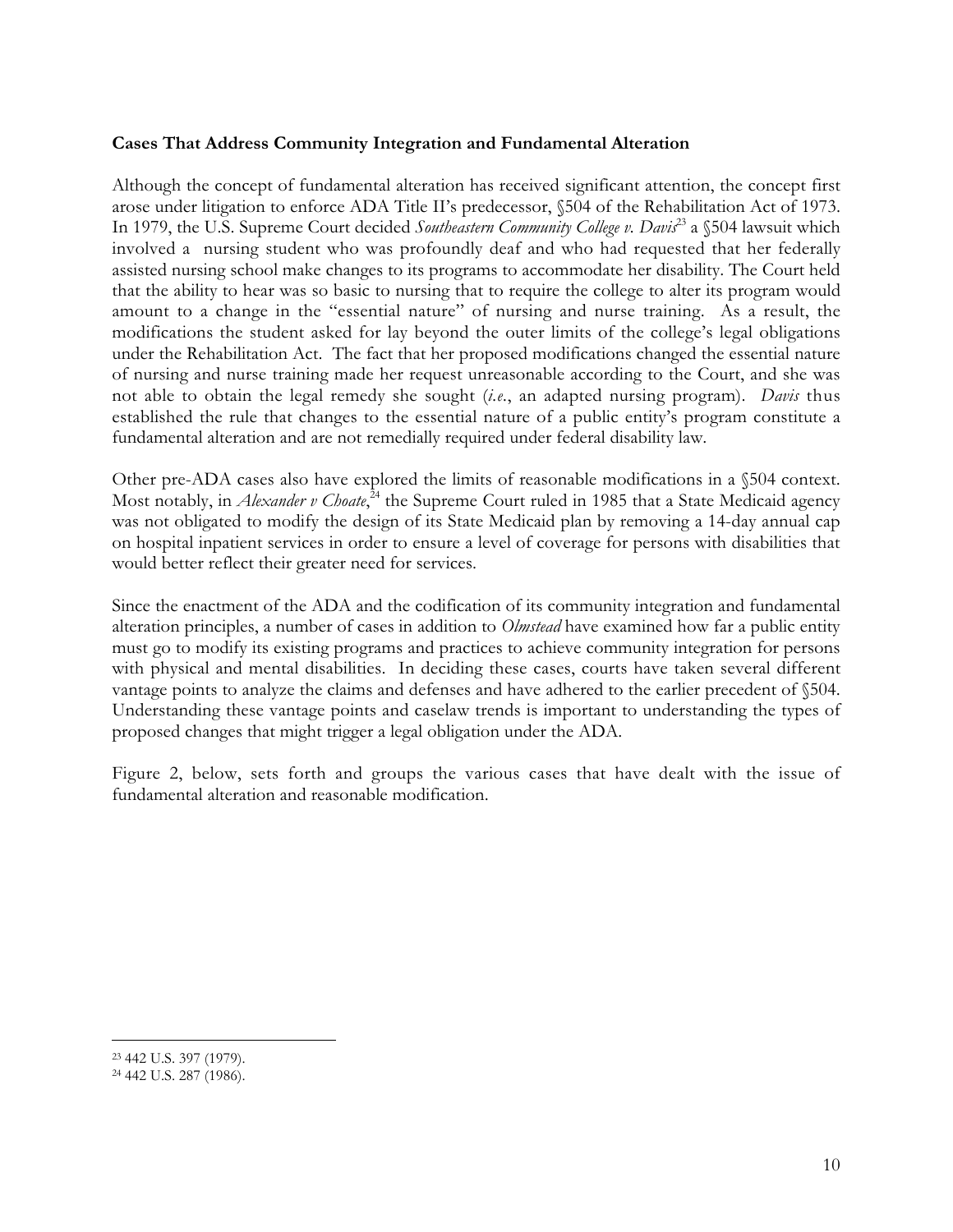

**Figure 2. – Community Integration and Fundamental Alteration Caselaw**

# *Discussion of Emerging Caselaw Principles*

*Fisher v. Oklahoma Health Care*

*Authority*, 2002

Taken together, the cases identify a series of basic vantage points from which the courts begin their analyses. Vantage Points 1 and 2 above can be thought of as patient-specific; that is, the court primarily considers the status of the qualified person with a disability, particularly the extent to which institutional care is not necessary and placement in a community-based residential setting is appropriate. Vantage Points 3 through 7, by contrast, are cases that focus on the program for which modification claims have been made. These cases are concerned primarily with how a public entity program is structured and managed, *i.e.*, its essential nature, its criteria for participation, and the manner in which the public entity governs access to and utilization of its services. To the extent that *Olmstead* linked a finding of discrimination to a state's failure to make reasonable modifications, the bulk of the caselaw since *Olmstead* has centered on vantage points 3 through 7. A discussion of each of these trends in caselaw perspectives regarding the community integration mandate follows.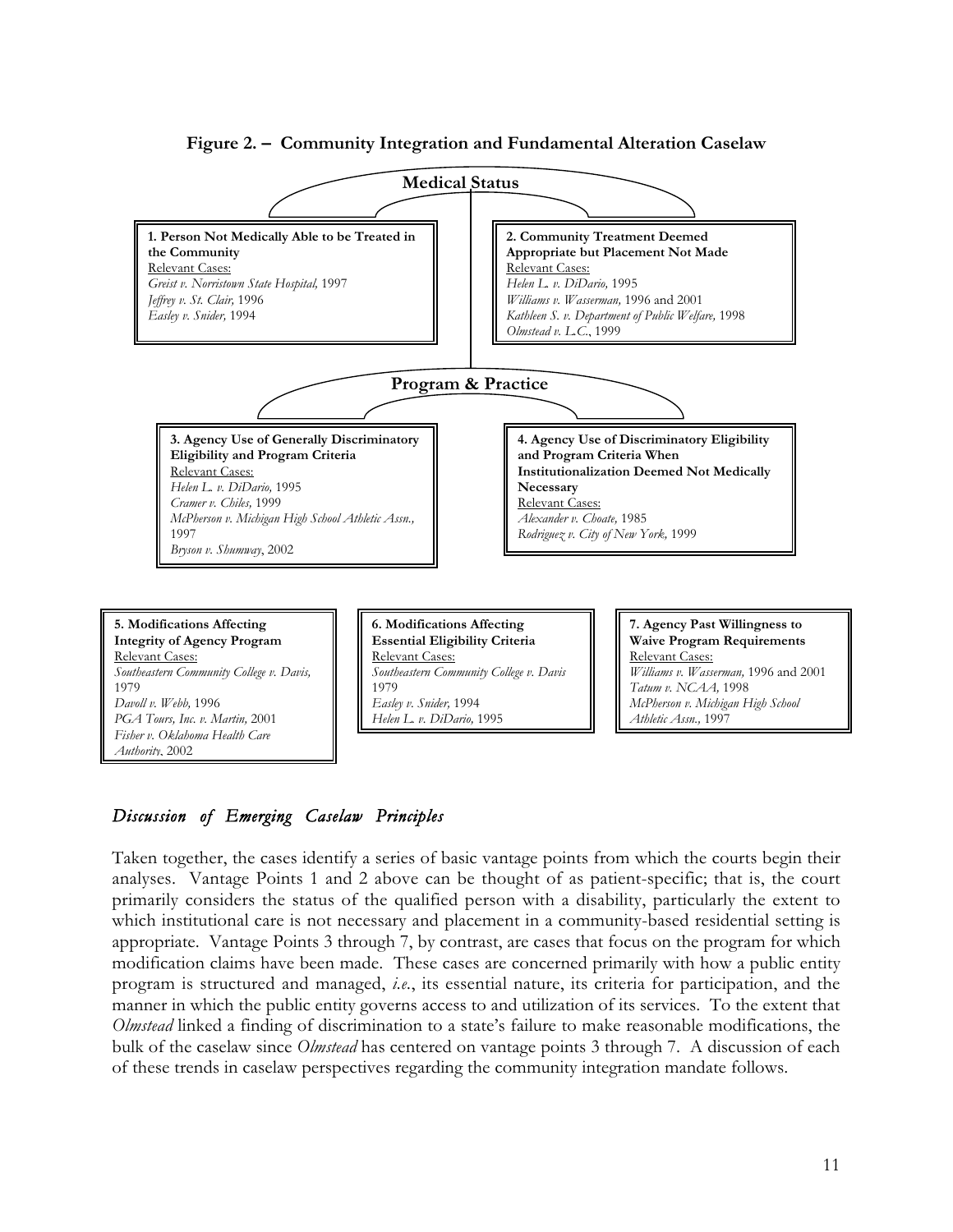- 1. **Courts are unlikely to require States to provide community-based services for persons with disabilities for whom State medical professionals have provided credible evidence that they are not medically able to be treated in the community***.* When a person with a disability is found to be not medically able to be treated in the community, it would be a fundamental alteration to the essential purposes of both institutional and community services to require the State to arrange community services.<sup>25</sup> Similarly, State agencies have been found to have no obligation to make modifications in programs where the claimants have been shown to have mental disabilities that render them unable to live in a community-based setting.<sup>26</sup> These types of cases hinge, of course, on a court's acceptance of evidence that the State's procedures for making placement determinations regarding the medical appropriateness of community residence meet minimum legal standards of fairness and due process.
- 2. **In contrast however, once there is sufficient medical evidence that community-based care is appropriate for the person(s) with disabilities filing claims, courts are likely to require States to make reasonable modifications for release or community residence and reject cost as a defense.** This is among the most common situations presented by a series of ADA cases, in which a State asserts in its defense that providing the requested service or modification (even though medically justifiable) would be too costly. Most notable in these cases are court rulings that a State cannot use as a valid defense the fact that its legislature failed to appropriate sufficient funds, or that it failed to adequately allocate funds between institutional and community residency programs in its budget.<sup>27</sup> This rejection of cost as a defense is particularly striking when Medicaid is the source of funding, and the only necessary modification the State needs to make is to increase the level of financing for covered services (either by funding its already approved home and communitybased waiver slots or through greater levels of non-waivered State plan services).<sup>28</sup> Failing to initiate community placement activities for persons determined capable of living in the community, while simultaneously taking steps to close an institution, has been found to be a violation of the integrated service obligation. In this situation, courts have concluded that requiring a State to fund community services is not a fundamental alteration of a State's programs.<sup>29</sup> This suggests that once a State, through its own planning efforts, puts its community transition program designs and expenditure arrangements into play, a court will step in and order further modifications to ensure that the results of the redesign are not discriminatory.
- 3. **When States claim that changing the eligibility requirements for a program or service would result in a fundamental alteration, courts will scrutinize the eligibility criteria for evidence of discrimination.**The evidence does not have to show that the State specifically intended to exclude certain persons from its program, but rather that the

 <sup>25</sup> *Greist v. Norristown State Hospital*, No. Civ. A. 96-CV-8495, 1997 WL 661097 (E.D. Pa.); *Jeffrey v. St. Clair*, 933 F. Supp. 963 (D.Haw. 1996).

<sup>26</sup> *Easley v. Snider*, 36 F. 3d 297 (3d Cir. 1994).

<sup>27</sup> *Helen L. v DiDario*, 46 F. 3d 325 (3d Cir. 1995).

<sup>28</sup> *Williams v Wasserman*, 937 F. Supp. 524 (D. Md. 1996) and *Williams v. Wasserman*, 164 F. Supp. 2d 591; 2001 U.S. Dist.

<sup>29</sup> *Kathleen S. v. Department of Public Welfare* 10 F. Supp. 2d 460; 1998 U.S. Dist.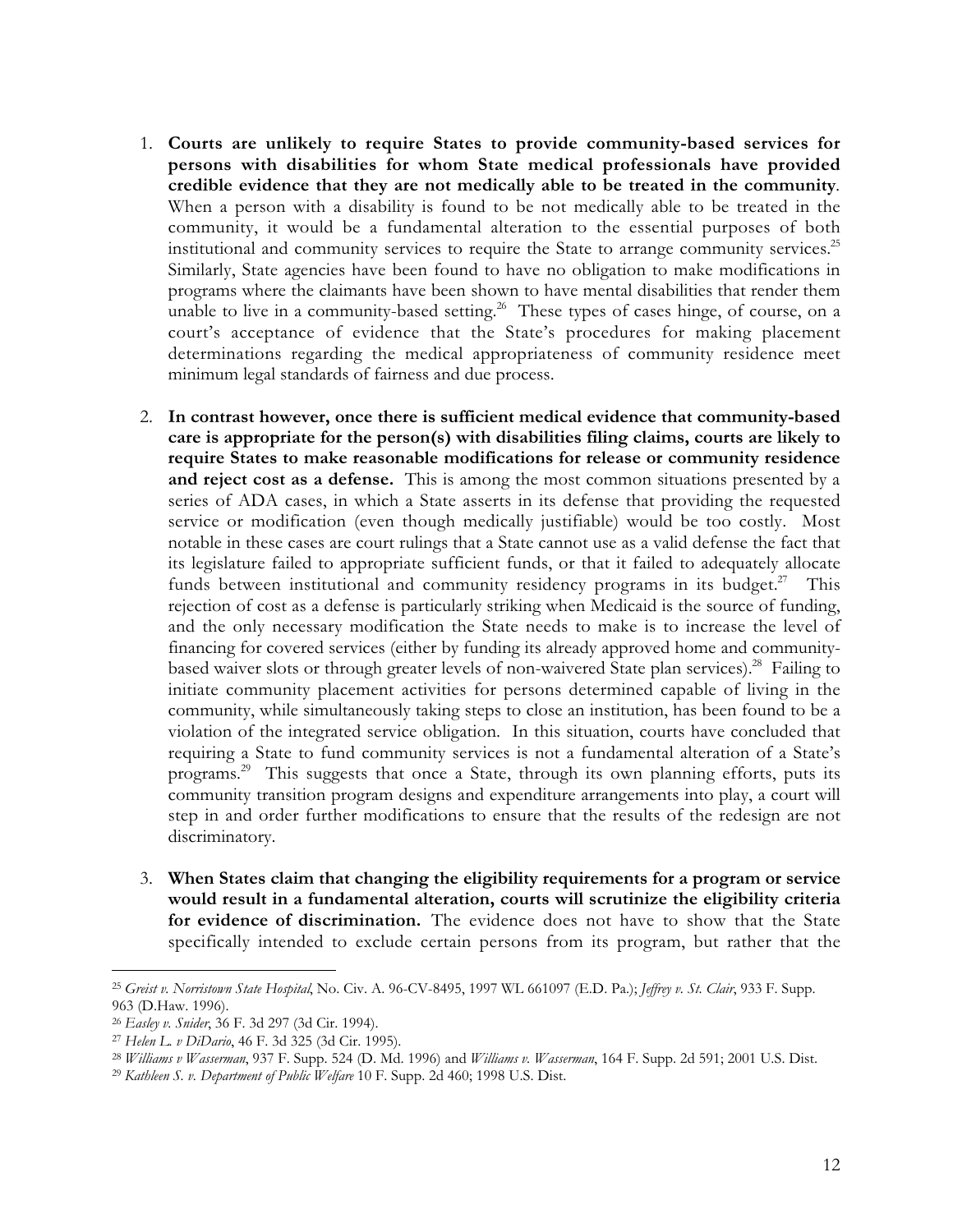eligibility criteria for admission to the program have the *effect* of discriminating. Federal regulations clearly stipulate that criteria that have "the effect of subjecting qualified individuals with disabilities to discrimination on the basis of a disability" are unlawful. $30$ Courts will examine evidence of discriminatory funding patterns on the part of a State (*e.g*., failing to appropriate funds for programs for persons with disabilities or failing to fully fund home and community-based service waiver slots).<sup>31</sup> The key question in these situations is to what extent a State will be able to persuade the court that what may appear at first blush to seem discriminatory is in fact a criterion or practice that is grounded in reasonable concerns such as safety, program integrity, or promoting patient care.<sup>32</sup> A State would have to provide credible evidence to show the reasonableness of these concerns. A public entity would have to demonstrate, for example, that past efforts to use less restrictive criteria have led to documented problems or adverse outcomes.

- 4. **Courts will pay special attention to evidence of a State's use of discriminatory criteria in cases in which there has been an actual finding that institutional care is not medically necessary.** Clearly the most challenging situation for a State agency's fundamental alteration defense is one in which the agency's own experts have determined that a community placement is appropriate. In these situations a State faces the possibility that any criteria which it uses to restrict entry into available community programs will be considered unreasonable and unlawful by virtue of their exclusion of persons for whom community residence is, by the State's own admission, completely appropriate. There is perhaps only one point at which a court would not compel a State to make changes in its programs as a matter of reasonable accommodation. This would occur when the State could show that the program modification would amount to affirmative action to customize the design of a program in order to make it work better for persons with disabilities. Based on past cases, a court might interpret this argument in such a way as to convert a reasonable accommodation into a fundamental alteration. This argument has tended to work in cases in which the changes sought by the plaintiff involve material modifications in insurance coverage, where the defendant can argue that changes are being sought to customize a benefit that otherwise is exactly the same (or equally unavailable) for all insured persons.<sup>33</sup>
- 5. **Courts generally will not require a State to modify a program in such a way that it changes the essential nature of the program, but it may require changes that affect more peripheral aspects. Modifications of insurance programs are considered fundamental when they alter benefits or create coverage where there was none***.* Alterations that are found to alter the kind of program offered (as opposed to altering the degree of the program) have been found to amount to fundamental alterations. This essentially is what Southeastern Community College was able to demonstrate in the *Davis* case (*i.e*., that allowing deaf students into its nurse training program would change the essential nature of nursing and nurse training). By way of other examples, allowing blind

 <sup>30 28</sup> C.F.R. §35, 130(b)(3).

<sup>31</sup> *Helen L. v. DiDario*, 46 F. 3d 325 (3d Cir. 1995); *Cramer v. Chiles*, 33 F. Supp. 2d 1342 (S.D.Fla. 1999).

<sup>32</sup> Smith and Candrillo, *supra* note 16, at 746.

<sup>33</sup> *Alexander v. Choate*, 469 U.S. 287; *Rodriguez v. City of New York*, 197 F.3d 611 (1999) (the latter involving a proposed modification of New York home care program to require "safety monitoring" services for a class of Medicaid beneficiaries with mental disabilities).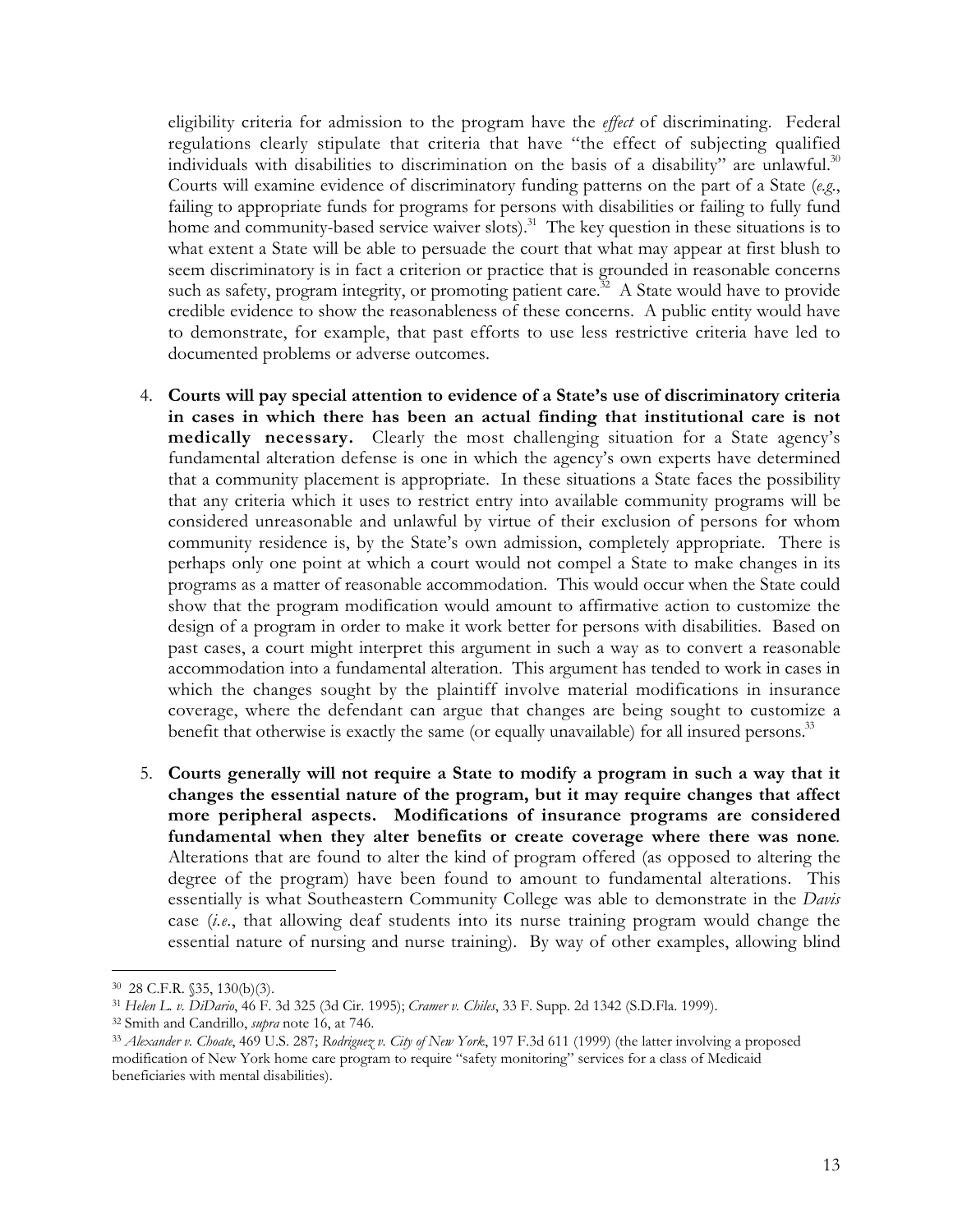patrons to touch artwork in a museum or hiring a police officer who cannot make a forcible arrest have both been identified as changes that would affect the essential nature of museums (protecting art)<sup>34</sup> and police forces (protecting public safety).<sup>35</sup> The best known "integrity" case is PGA Tours, Inc. v. Martin,<sup>36</sup> in which the Supreme Court found that allowing a professionally qualified golfer with a physical disability to use a cart during a PGA tournament would not affect the integrity of the game of golf by so altering its nature that it would no longer be the same game. Key to the *Martin* decision were certain facts: golfing officials already permitted carts in the early rounds of their tournaments; the PGA's argument that walking in the later rounds was essential to ensuring comparable levels of competition was refuted with evidence that Martin's disability caused at least as great, if not greater, levels of exhaustion; and the singular nature of the plaintiff's predicament as a qualified golfer with a disability whose needs could be accommodated as a unique matter.

At the same time, courts appear to consistently reject claims that modifications in Medicaid coverage design are reasonable and will not require states to change the design of their Medicaid program by adding coverage procedures (*Rodriguez v City of New York),* relaxing coverage limits (*Alexander v Choate)* or seeking additional coverage in the case of home and community based waiver programs *(Bryson v Shumway)*. In order to prevail on a Medicaid claim the plaintiff essentially would need to show that the coverage is already available under the design of the state benefit plan but that the plan is being administered in a manner that deprives the claimant of equal access.

- 6. **Courts generally will not order a State to change a program's eligibility requirements once there is sufficient evidence that such requirements are indispensable to the essential nature of the program, unless there is evidence that community-based care is medically appropriate.** When a public agency is able to demonstrate that certain eligibility requirements related to community programs are essential to the nature of the program, a request to modify the eligibility requirements would be considered to amount to a fundamental alteration. For example, in a Pennsylvania case, the court accepted the State's argument that mental alertness (*i.e*., the ability hire, supervise, or fire a personal care attendant or self-manage legal and financial affairs) was an essential and reasonable requirement for eligibility in a particular community service program. Thus, the State was not obligated to accept into its attendant care program persons who were not mentally alert as a result of their disabilities, but who could live in the community with the aid of persons who could act as surrogate decision-makers on their behalf. $37$  However, once a State has determined that the person can in fact live in the community, then its arguments regarding the fundamental nature of proposed modifications will be given higher scrutiny.
- 7. **Courts are likely to deem modifications reasonable when a State has a history of waiving its own eligibility requirements and program rules.** When a public agency has a history of creating exceptions to its own eligibility requirements, this may be evidence that a proposed modification that corresponds to the agency's past decisions is reasonable. In

 <sup>34 28</sup> C.F.R. §36 App. B. 643.

<sup>35</sup> *Davoll v. Webb*, 943 F. Supp. 1289 (D. Colo. 1996). *See* Smith and Calandrillo, *supra* note 16, at 731.

<sup>36 121</sup> S.Ct. 1879 (2001).

<sup>37</sup> *Easley v Snider*, 36 F. 3d 297 (3d Cir. 1994).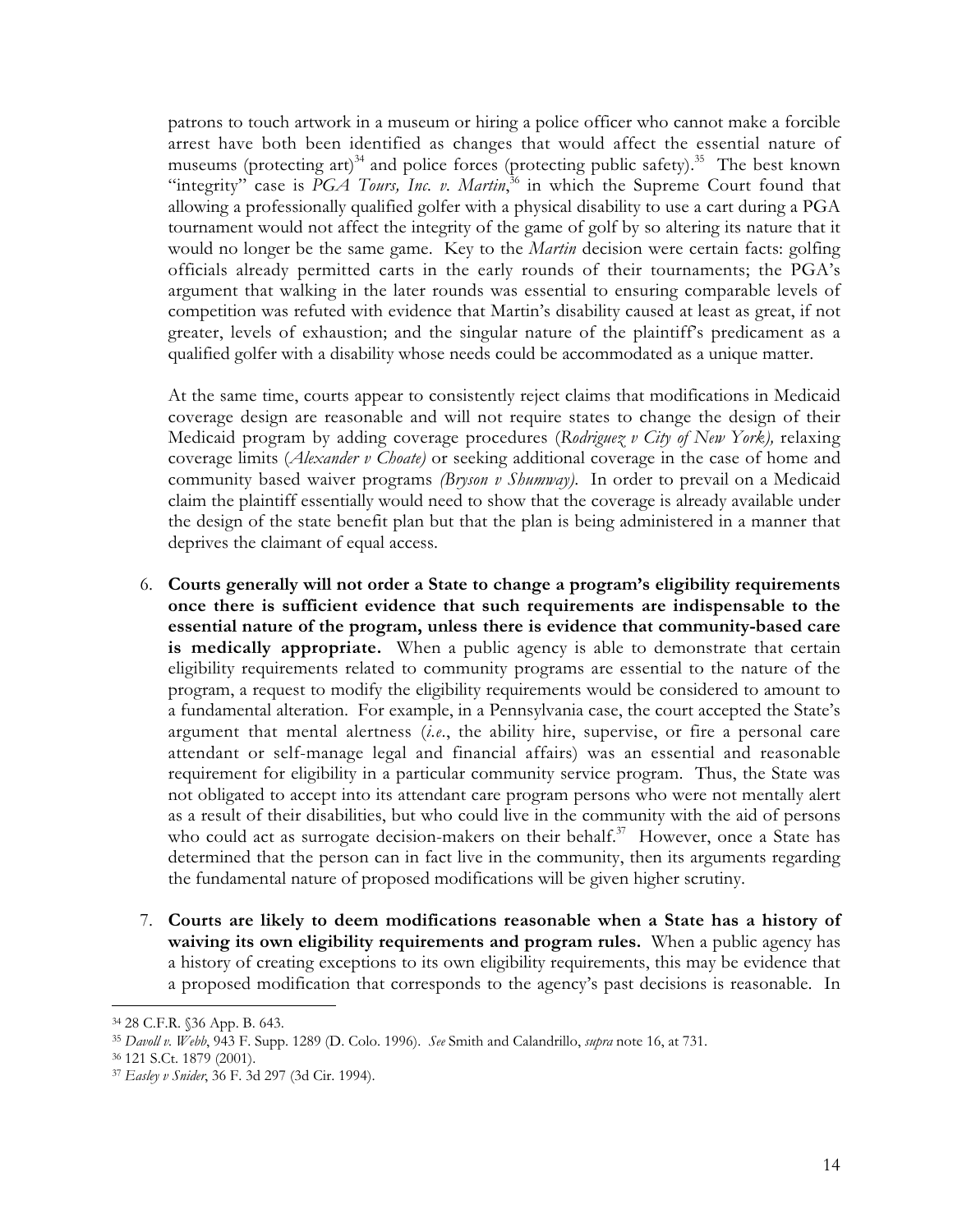essence, the past waivers provide evidence that the eligibility requirement or program rule is not essential or fundamental to the nature of the program. Therefore, if an agency already has conceded that even though certain plaintiffs are technically ineligible under agency rules to participate in a program, but that in the past these rules were waived in similar circumstances, a court is likely to find that the requested program modification is reasonable and does not constitute a fundamental alteration.<sup>38</sup> At the same time, however, a State may be able to argue that evidence of isolated examples of waiving the rules should not be used to overturn the rules because of a potential flood of waiver requests that would overwhelm administrative capacity and unreasonably increase the cost of the program. A State may also be able to argue that the case-by-case weighing of waivers is in and of itself an essential feature of the program. A State could also argue that its process of evaluating cases on an individual basis and making exceptions when it felt appropriate is in and of itself an essential feature of the program. If the court concurs, the proposed modifications would be considered fundamental alterations the State would not be required to make.<sup>39</sup>

#### **Discussion**

The goal of the ADA is to promote community integration. To achieve this goal the law identifies two levels of necessary changes: reasonable modifications in programs and fundamental alterations. The former is within the purview of courts to order as a remedial matter, while the latter lies within the purview of the legislative process and is therefore particularly germane to long term process of creating "effectively working plans."

Cases decided under the ADA and its predecessor statute §504 of the 1973 Rehabilitation Act, suggest that a finding of medically unreasonable exclusion and segregation will trigger closer scrutiny by courts and that funding alone will not deter a reasonable modification order. However, effectuating changes in insurance coverage, particularly Medicaid, is viewed as a matter of fundamental alteration. In deciding the issue, courts will take a contextual approach, examining the needs of all persons with disabilities, not merely the subgroup for whom community residence is appropriate.

What this means for persons with mental disabilities is that essential changes in insurance coverage, the creation of alternative community residential placements, and other investments that make community residences possible, are the types of changes that courts probably would consider fundamental. Of particular importance may better coverage of outpatient rehabilitation and clinical services, greater access to personal attendant services in the case of persons who need an attendant for support with mental health needs only, and targeted case management to ensure support for behavioral-related disabilities. Because these changes are considered fundamental, the *Olmstead* planning process to develop long term investments becomes critical. Federal supports such as the New Freedom Initiative can promote this type of change and investment and presumably will spur the types of deeper changes that lie beyond the purview of judicial orders.

 <sup>38</sup> Smith and Calandrillo, *supra* note 16, at 739-740; *Williams v. Wasserman*, 937 F. Supp. 524 (D. Md. 1996); *Tatum v. NCAA*, 992 F. Supp. 1114 (E.D. Mo. 1998).

<sup>&</sup>lt;sup>39</sup> McPherson v Michigan High School Athletic Association, 119 F. 3d 453 (6<sup>th</sup> Cir. 1997).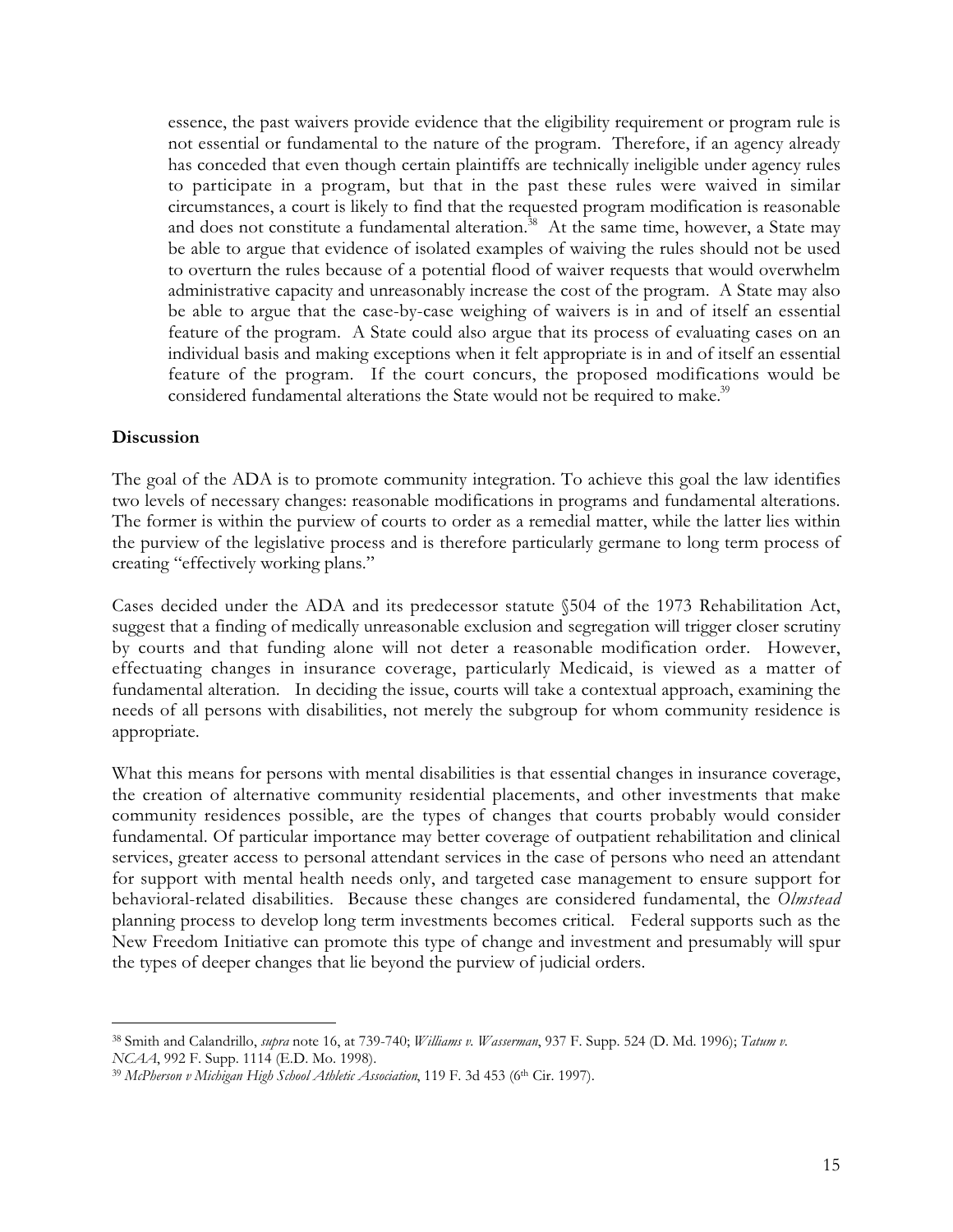#### **APPENDIX**

#### *Summaries of Cited Cases*

These summaries, arranged chronologically, focus specifically on the aspects of cited cases dealing with claims of discrimination on the basis of disability, claims for reasonable modifications, and fundamental alteration defenses. The cases also involved other issues, such as due process rights, which are not summarized here. To read the cases in full, the reader should refer to LEXIS-NEXIS or other legal database retrieval information systems.

#### **Cases Decided Prior to the 1990 Enactment of the ADA:**

#### *Southeastern Community College v. Davis* 442 U.S. 397; 99 S. Ct. 2361; 60 L. Ed. 2d 980; **1979** U.S. LEXIS 38

The plaintiff, who had a serious hearing impairment, asked Southeastern Community College to modify its nurse training program to accommodate her disability. The college determined that she could not safely participate in normal clinical training and that ultimately it would be unsafe for her to practice as a nurse. The plaintiff sued in the U.S. District Court for the Eastern District of North Carolina, alleging a violation of Section 504 of the 1973 Rehabilitation Act, which prohibits discrimination against an "otherwise qualified handicapped individual" in federally funded programs "solely by reason of his handicap." The court found in favor of the defendant.

After the case was overturned on appeal, the U.S. Supreme Court heard the case. In a unanimous decision, the Court held that (1) Section 504 does not limit the freedom of an educational institution to require reasonable physical qualifications for admission to a clinical training program, and accordingly the college could, consistent with Section 504, conclude that Davis did not qualify for admission to its nursing program, and (2) since Section 504 imposes no requirement upon an educational institution to lower or effect substantial modifications of its standards in order to accommodate handicapped persons, the institution's unwillingness to make major adjustments in its nursing program to accommodate Davis did not constitute unlawful discrimination.

#### *Alexander v. Choate* 469 U.S. 287; 105 S. Ct. 712; 83 L. Ed. 2d 661; **1985** U.S. LEXIS 39

This class action suit was filed in 1980 by a group of Medicaid recipients alleging that Tennessee's proposal to cut from 20 to 14 the number of days which the State Medicaid program would pay hospitals on behalf of Medicaid recipients would not only have a disproportionate effect on persons with disabilities, but also, given their special needs for medical care, was likely to disadvantage them disproportionately. Furthermore, they alleged that the proposed 14-day limitation was discriminatory in violation of Section 504 of the Rehabilitation Act of 1973.

Although the State prevailed in District Court, the U.S. Court of Appeals for the Sixth Circuit ruled in favor of the plaintiffs' claims. The U.S. Supreme Court then reversed the Appeals Court decision. In a unanimous opinion the Court ruled that, assuming that Section 504 or its implementing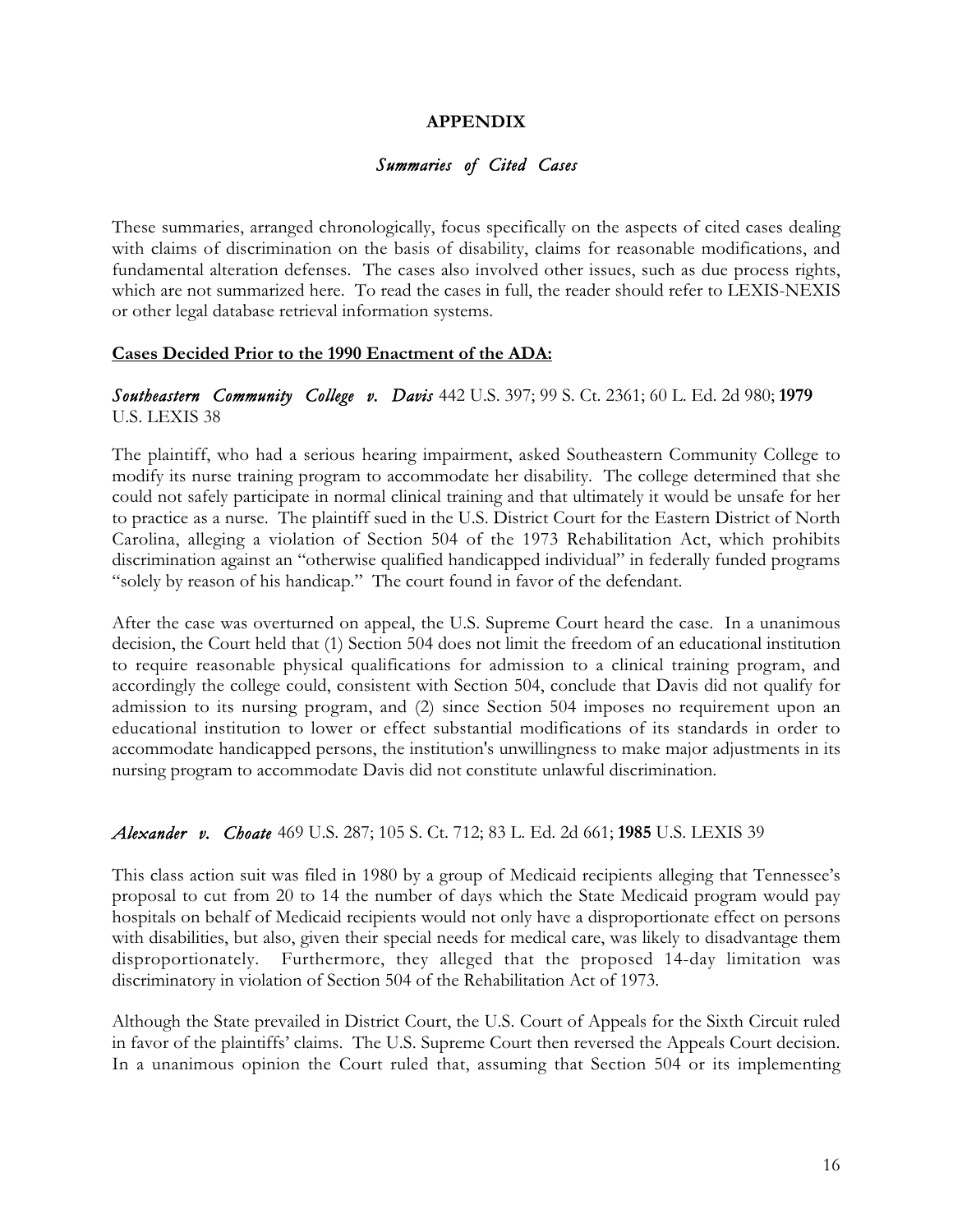regulations did reach some claims of disparate-impact discrimination, the effect of Tennessee's reduction in annual inpatient coverage was not among them, since it applied equally to both people with disabilities and those without them. In addition, the Court stated that to require the State to evaluate the effect on persons with disabilities of every proposed program change "could lead to a wholly unwieldy administrative and adjudicative burden."

#### **Cases Decided After the 1990 Enactment of the ADA:**

#### *Easley v. Snider*, 36 F.3d 297; **1994** U.S. App. LEXIS 26394

The plaintiffs were two women, one with a physical disability and the other with both a physical and mental disability, who needed surrogate decision-makers to manage their financial and legal affairs in order to live in the community. Both plaintiffs were denied personal care attendant services authorized under the 1986 Pennsylvania Attendant Care Services Act. The State determined that they were ineligible to receive services under the Act since they were not "mentally alert." The plaintiffs sued, alleging that the "mental alertness" requirement of the Care Act violated the ADA. The District Court found in favor of the plaintiffs and enjoined the State from excluding them from receiving attendant care services.

The Appeals Court reversed, deciding that for this particular program, the use of surrogates would fundamentally change the focus of the program by shifting it "from the provision of attendant care and its societal objectives for the physically disabled to personal care services to the many thousands of physically disabled who are often served by other specially designed State programs. The proposed alteration would create a program that the State never envisioned when it enacted the Care Act. The modification would create an undue and perhaps impossible burden on the State, possibly jeopardizing the whole program, by forcing it to provide attendant care services to all physically disabled individuals, whether or not mentally alert." Thus, the requested modification was determined to not be reasonable and, if accommodated, a fundamental alteration not required by the ADA.

#### *Helen L. v. DiDario*, 46 F.3d 325; **1995** U.S. App. LEXIS 2233.

The plaintiff, a physically disabled nursing home resident, alleged that Pennsylvania violated the ADA by requiring that she receive care services in the segregated setting of a nursing home rather than in an integrated residential setting through the State's attendant care program. The plaintiff had been evaluated and it was determined that while she was not fully capable of caring for herself, she was not so incapacitated that she needed the custodial care of a nursing home.

In its defense in District Court, the State agreed that the plaintiff was qualified for residential treatment with attendant care services but that it had not placed her in such care due to funding constraints. It contended that it was not constitutionally authorized to shift funds already appropriated by the State legislature from the nursing care budget line to the attendant care line. To do so would amount to a fundamental alteration of its program. On appeal, the Appeals Court disagreed. It found that the plaintiff was not asking the State to alter its eligibility requirements for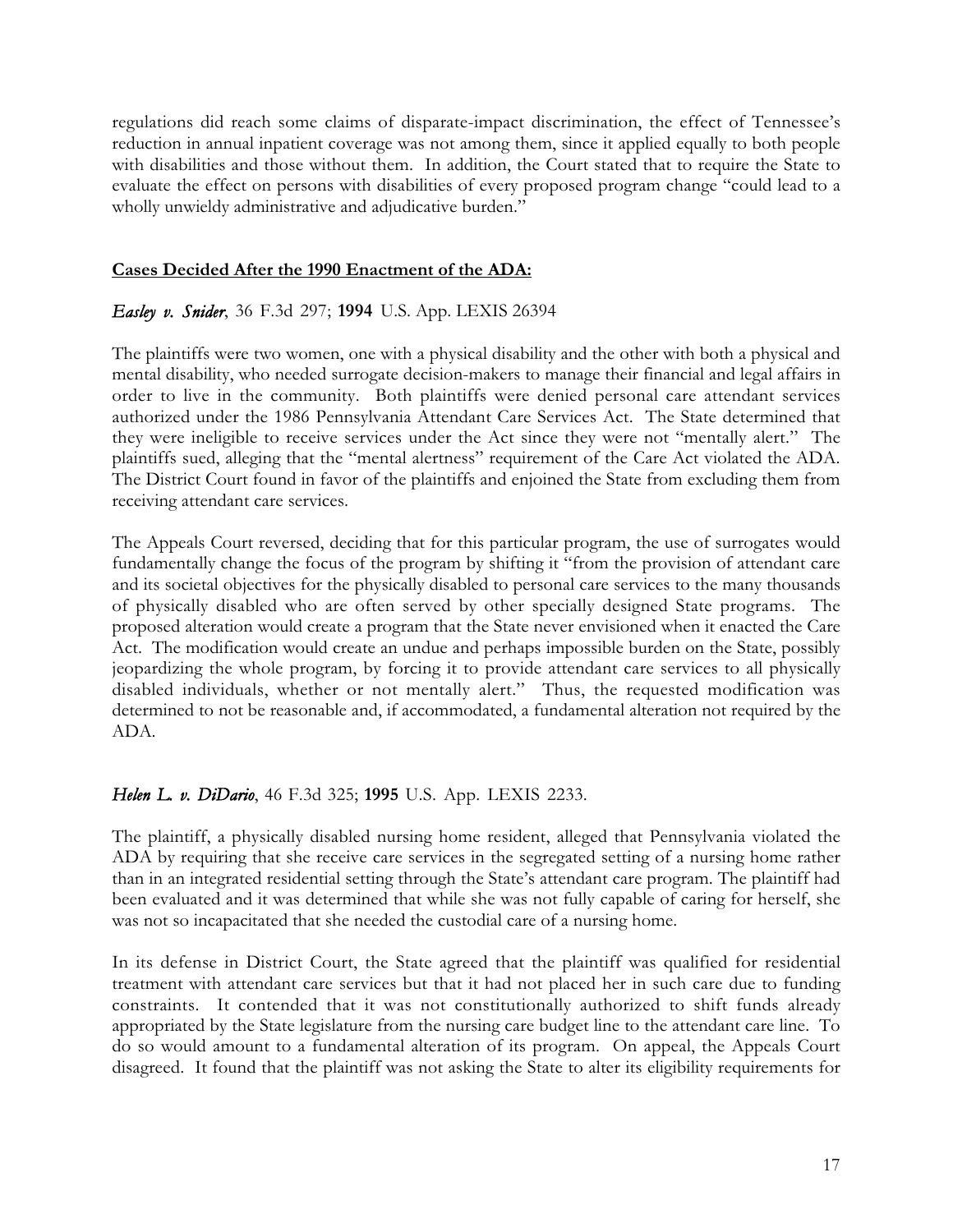admission to the program, nor was her request an unreasonable modification resulting in a fundamental alteration of the program. In the Appeals Court's view, the plaintiff's request "merely require[d] [the State] to fulfill its own obligations under State law."

# *Jeffrey v. St. Clair*, 933 F. Supp. 963 (D.Haw. **1996**).

The plaintiffs were in the custody of the Hawaii State Hospital after being acquitted of various criminal charges. They received treatment in an experimental program in the Cooke Building, a more open residential environment that was designed to create a therapeutic environment in the least restrictive setting. In 1995 the hospital decided to close the Cooke Building after determining it did not meet fire, life, and safety standards for patients, and the plaintiffs were moved to another building. The plaintiffs filed suit requesting a restraining order to prevent the hospital from closing the Cooke Building. They alleged that the treatment in the second building did not meet their needs; that the transfer could affect their ability to apply for future conditional release to the community; and that they had suffered emotional distress.

The Court denied the plaintiffs' request. It determined that the costs associated with renovating the Cooke Building to bring it up to safety standards would require an extensive investment of resources and could result in duplication of existing services at the expense of other hospital programs and patients. The Court stated that the public's interests were better served by judicial deference to the decisions of qualified professionals and that the move to the other building was consistent with professional judgment.

# *Davoll v. Webb*, 943 F. Supp. 1289; **1996** U.S. Dist. LEXIS 15257

The plaintiffs were Denver Police Department patrol officers who had sustained work-related injuries that prevented them from performing the essential police duties of making a forcible arrest and firing a weapon. Following temporary assignments to light duty work and an offer for permanent assignments to light duty positions (since a medical determination was made that they could not return to full duty), all three plaintiffs sought and received occupational disability retirements. The plaintiffs filed suit against the city on the grounds that: 1) they were "otherwise qualified individuals" within the meaning of the ADA; 2) the city failed to provide reasonable accommodations by not offering them permanent light duty positions and/or by not reassigning them to other positions within the city; 3) the city had failed to implement policies and procedures to facilitate implementation of the ADA; 4) the city engaged in disparate treatment of police officers with disabilities, since some remained employed at full salary and others were required to retire; and 5) the city had inconsistently applied the essential job functions criteria in violation of the ADA.

The city contended that the ability to make a forcible arrest and to fire a weapon were essential job functions of a police officer. Further, the city contended that a police officer who could not perform these functions represented a danger to himself or herself, to other officers, and to the public. They argued that the ADA states that a disabled individual is not "qualified" if he or she poses a direct threat to the health and safety of others that reasonable accommodations will not eliminate. The Court agreed with the city, noting that eliminating these two essential functions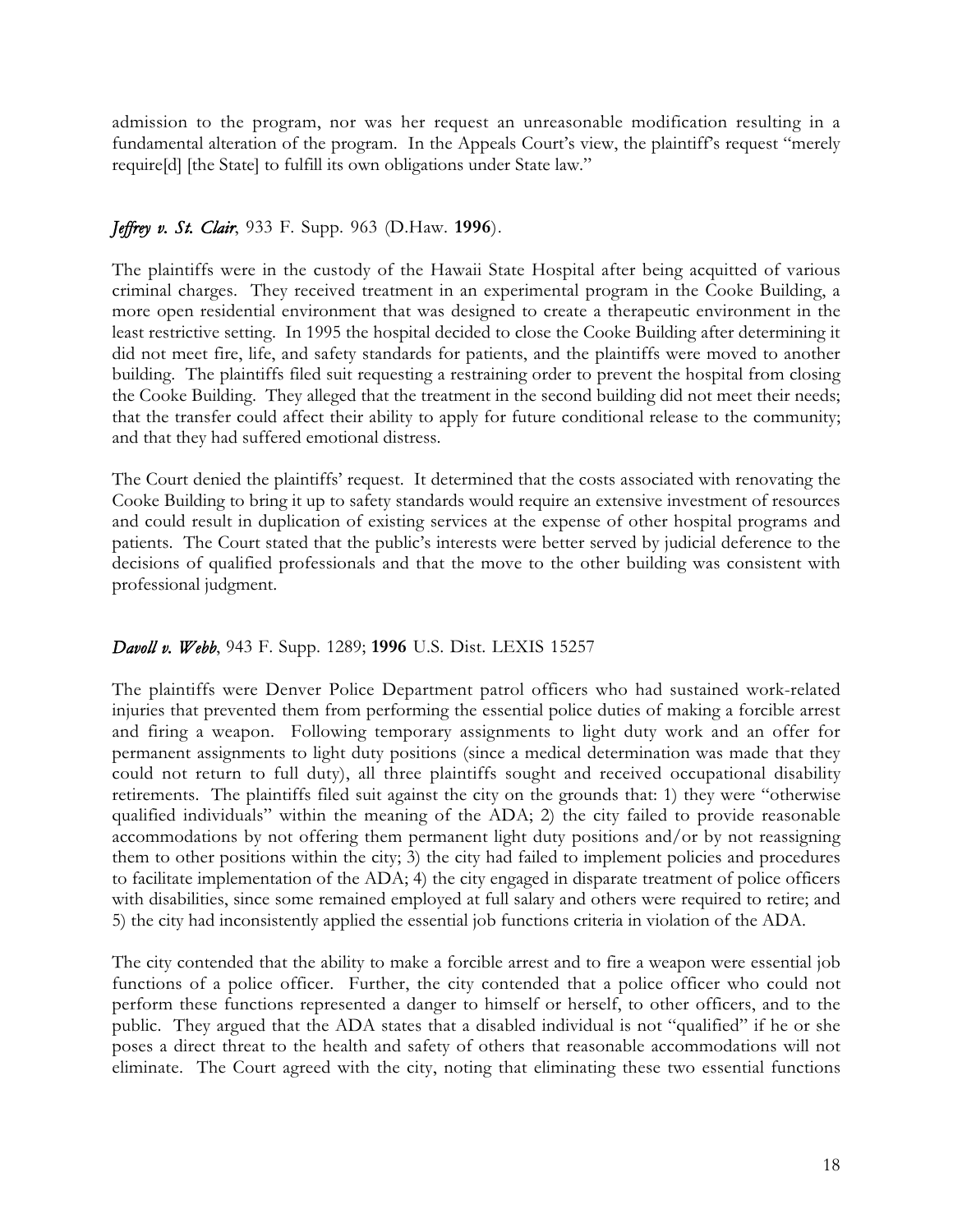would not be possible without fundamentally altering the nature of the job of a police officer. However, the Court then examined what other reasonable accommodations the city would be required to make. The Court decided that the city failed to show that the plaintiffs were not qualified individuals with a disability and that the ADA's reasonable accommodation requirement includes reassignment and imposes a duty on employers to consider that alternative.

#### *Greist v. Norristown State Hospital*, No. Civ. A. 96-CV-8495, **1997** WL 661097 (E.D. Pa.)

The plaintiff was found not guilty by reason of insanity in a murder case and was committed to Norristown State Hospital in Pennsylvania. The Chester County Court ruled that he was severely mentally disabled and posed a "clear and present danger to others." The plaintiff sued the hospital in 1996, alleging that its failure to treat his dyslexia in an outpatient setting was a violation of Title II of the ADA's integration mandate. The hospital asserted that he was not qualified for outpatient services because of the danger he posed to others because of his mental illness; and in any case, the hospital did not provide outpatient treatment for dyslexia to any of its patients.

The Court ruled that the plaintiff did not meet the ADA's definition of "qualified person with a disability" since the Chester County Court had already determined that he did not meet the stated requirement for release (*i.e*., non-dangerousness). Further, the Court stated that it was difficult to conceive of an accommodation by which highly dangerous insanity acquittees could be adequately supervised to prevent harm to others on an outpatient basis. Thus, providing him outpatient treatment would constitute a fundamental alteration of the State's involuntary commitment program by making an essential purpose of the program -- protecting the community -- impossible to accomplish. The Court determined that the hospital did not discriminate against the plaintiff by not treating his dyslexia on an outpatient basis, since nothing in the ADA would require the hospital to provide such treatment to him if it did not provide it to anyone in the first place.

# *McPherson v. Michigan High School Athletic Association*, 119 F.3d 453; **1997** U.S. App. LEXIS 18826

The plaintiff, a high school student diagnosed as having Attention Deficit Hyperactivity Disorder (ADHD), a seizure disorder, and a learning disability wished to play basketball; however, this was his ninth semester enrolled at the school. Michigan High School Athletic Association (MHSAA) regulations prohibited athletes from playing beyond eight semesters, although the rule could be waived under certain conditions based on a case-by-case review. The plaintiff asked for a waiver of the eight-semester rule. The MHSAA denied the request, raising the issue of "red-shirting," the practice whereby athletes are intentionally held back from competition for one or more semesters solely to allow them to develop more maturity and athletic ability. The plaintiff sued, alleging that his rights under Title II of the ADA had been violated. The district court, concluding that the plaintiff had a reasonable likelihood of success on the merits of his claims, granted an injunction.

The Appeals Court reversed. It noted that the plaintiff failed to demonstrate that the eight-semester rule was constructed or motivated by desires to bar students with learning disabilities from playing. It was a neutral rule that applied to all students, regardless of their disability status. The Court found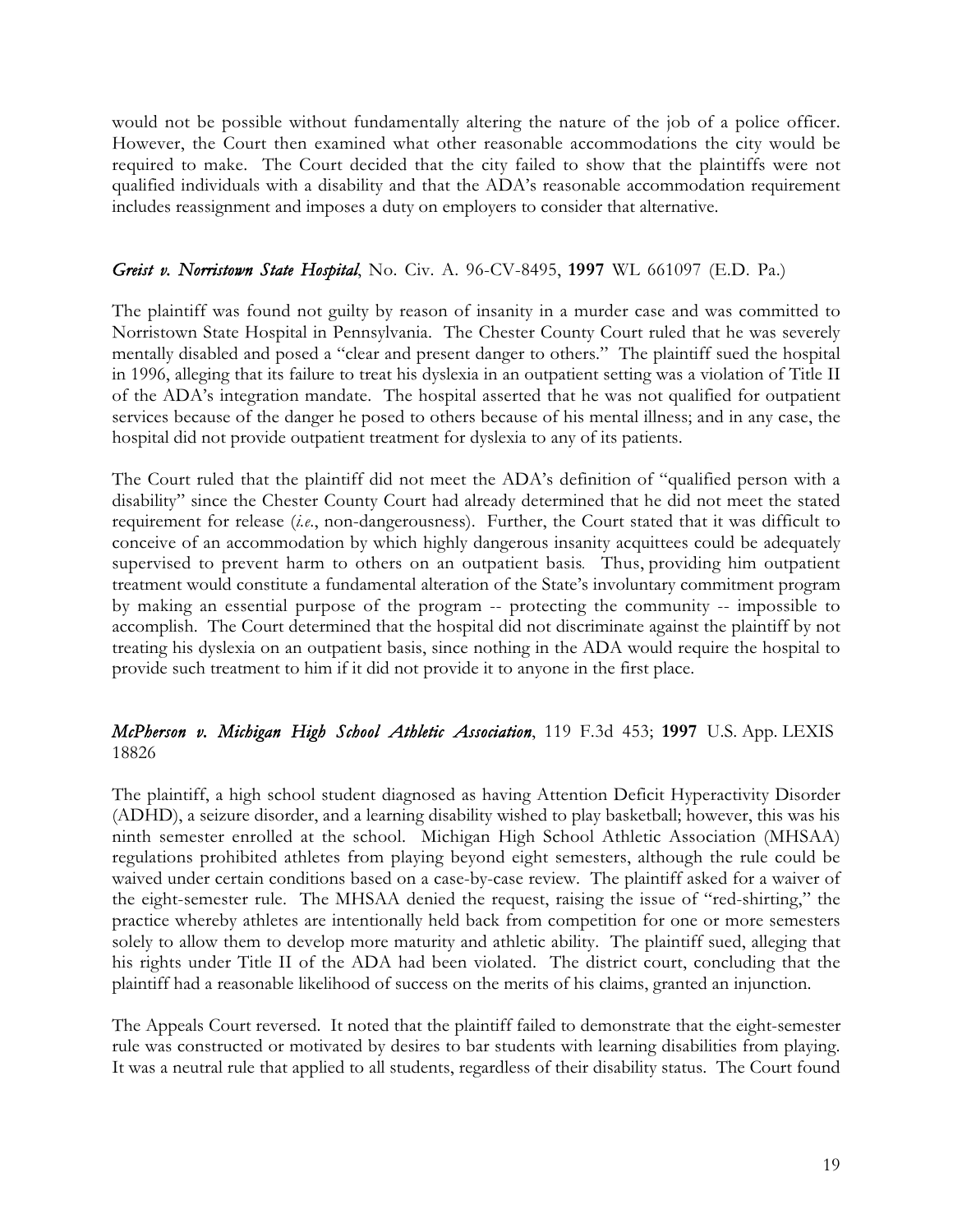that a complete waiver was not a reasonable accommodation and would constitute a fundamental alteration of the MHSAA's policies and program. The MHSAA, according to the Court, would be subjected to an "immense financial and administrative burden" as a result of a "floodgate" of waiver requests. Finally, the Court stated that permitting this waiver would jeopardize one of the fundamental purposes of the MHSAA rule, namely to prevent the practice of red-shirting.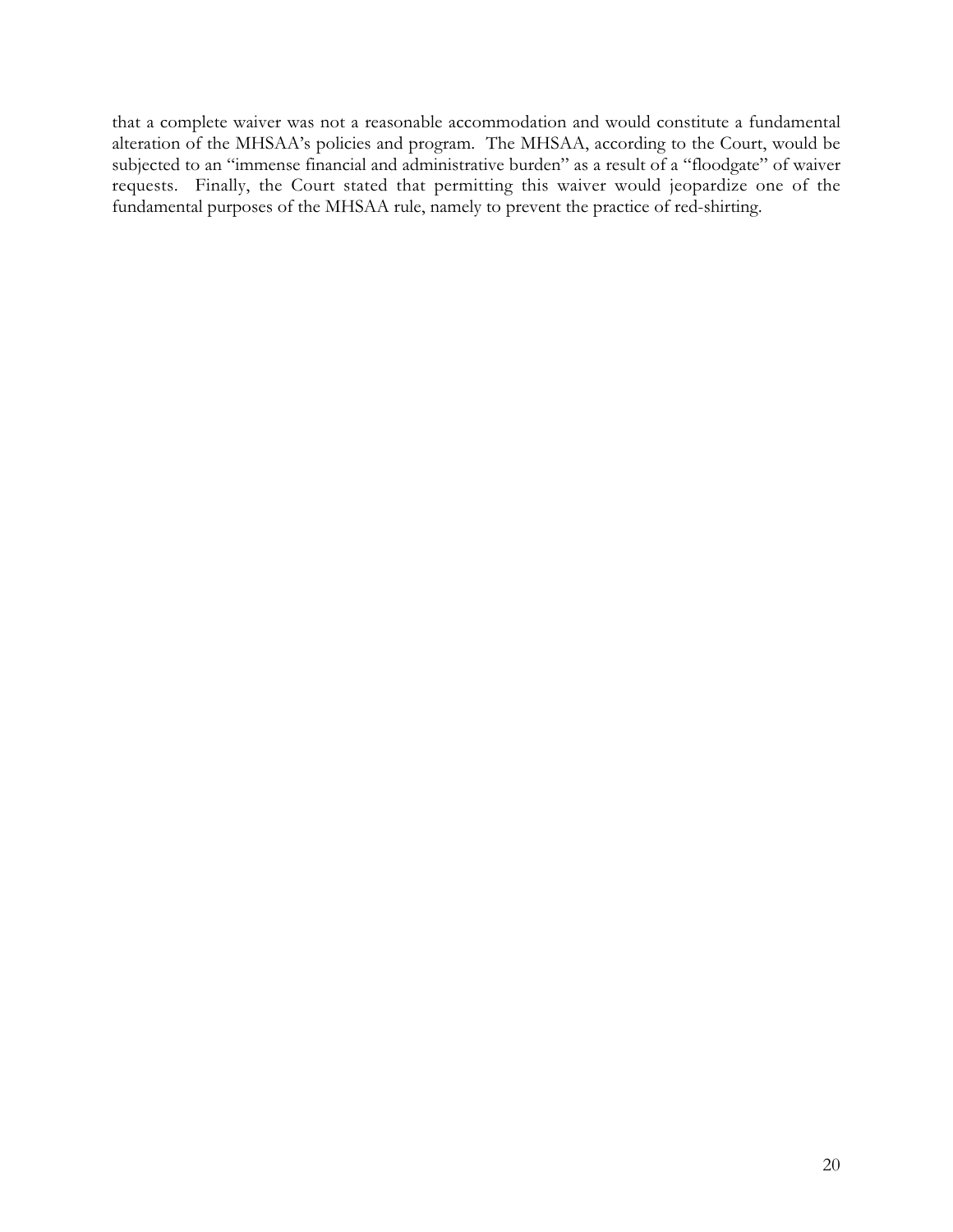#### *Tatum v. NCAA*, 992 F. Supp. 1114 (E.D. Mo. **1998**).

The plaintiff, who had been offered a full collegiate athletic scholarship, was diagnosed with a generalized anxiety disorder and a specific phobia relating to test taking. The scholarship offer was contingent on attaining "qualifier" status with the National Collegiate Athletic Association (NCAA), which required that he achieve a certain score on the American College Test (ACT). A psychologist recommended that he be allowed to take the ACT in a nonstandard fashion. After three tries under the nonstandard conditions he achieved a high enough score to meet the NCAA requirements, provided that it recognized the scores from nonstandard test administration. The NCAA's policy was to accept scores achieved during nonstandard administrations for "learning-disabled or handicapped students." The NCAA concluded that the plaintiff did not meet either criteria and did not certify him as a qualifier. He sued, alleging that the NCAA's failure to recognize these scores constituted discrimination on the basis of disability in public accommodations, a violation of Title III of the ADA.

The NCAA argued that allowing Tatum to compete when he was "clearly ineligible" would fundamentally alter the NCAA's ability to enforce its academic standards for student athletes. The Court found that Tatum did not meet the definition of a qualified person with a disability, due to a series of conflicting diagnoses that raised questions as to the nature of his condition. Since the plaintiff failed to meet the definition, the Court did not address the question of reasonable accommodation. It stated, however, that untimed tests were not an unreasonable accommodation when requests were properly substantiated and that acceptance of them would not fundamentally alter the nature of the NCAA eligibility criteria in the case of a person with a confirmed disability with a history of accommodations. The plaintiff's request for a preliminary injunction against the NCAA was denied.

#### *Kathleen S. v. Department of Public Welfare* 10 F. Supp. 2d 460; **1998** U.S. Dist. LEXIS 9558

This class action suit was brought by a group of persons with mental illness disabilities who were patients at Haverford State Hospital in Pennsylvania, slated for closure in 1998. The plaintiffs alleged three violations of the ADA: 1) the class members were not provided with services in the most integrated setting appropriate to their needs; 2) the State utilized discriminatory methods of administration by failing to appropriately plan for the development of community services; and 3) past methods of administration subjected class members to continued, unnecessary segregation in an institution. The plaintiffs requested the State provide them with community-based services at dates earlier than those planned. The State claimed that the Plaintiff class was seeking large-scale deinstitutionalization, which is not required in the ADA. It contended that the reasonable modifications sought by the plaintiffs constituted a fundamental alteration of the State's policies, practices, and procedures.

The Court found in favor of the plaintiffs, noting the history of mental health legislation in Pennsylvania emphasized that in treating persons with mental disabilities, "in every case the least restrictions consistent with adequate treatment shall be employed." Thus the plaintiffs were merely requesting that the State fulfill its own obligations under State law, which was not "unreasonable."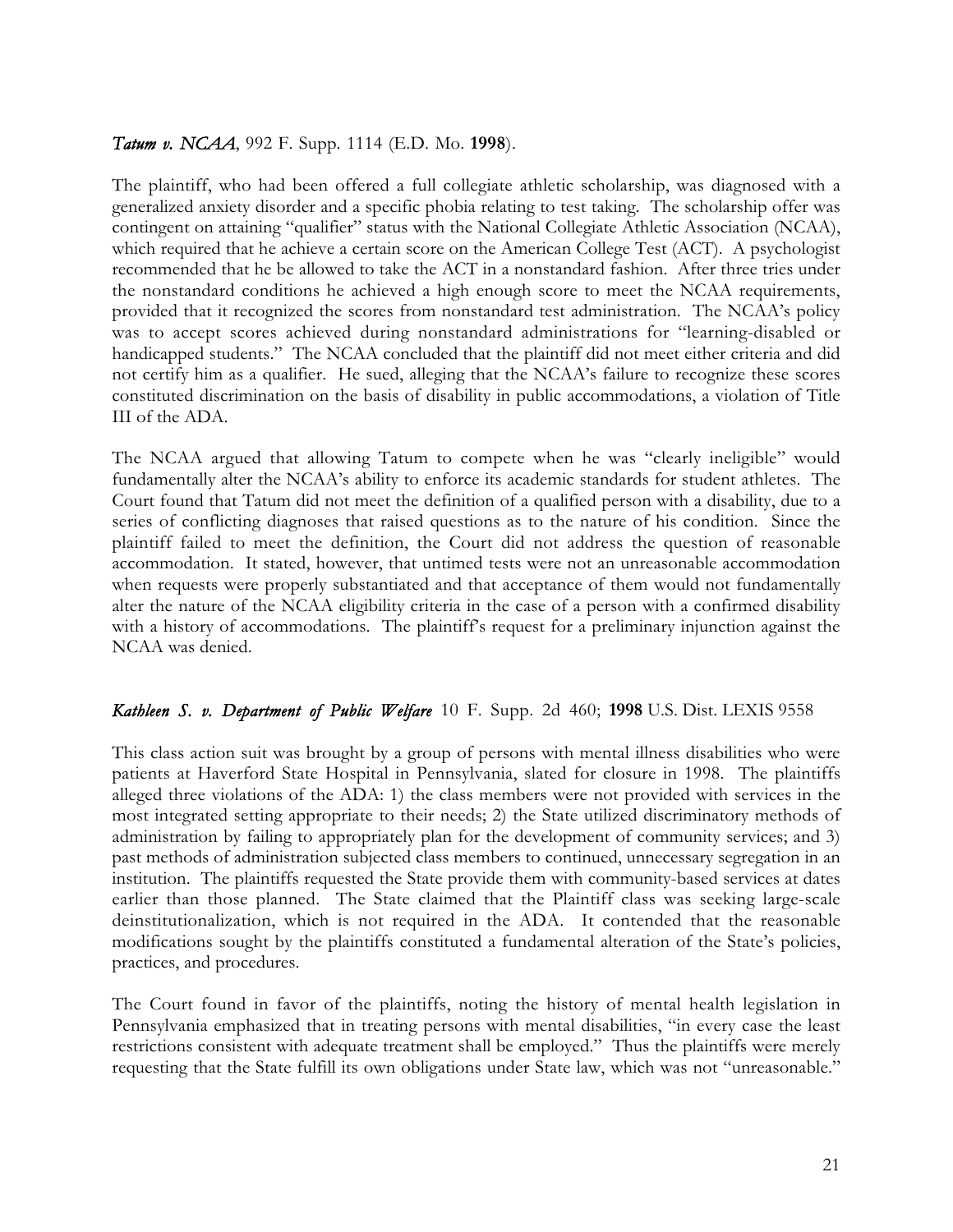The Court noted: "The denial of community placements to individuals with disabilities such as the members of the Plaintiff class in this action is precisely the kind of segregation that Congress sought to eliminate. [The State] has violated the core principles underlying the ADA's integration mandate."

# *Olmstead v. L.C.* 527 U.S. 581; 119 S. Ct. 2176; 144 L. Ed. 2d 540; **1999** U.S. LEXIS 4368

The plaintiffs, two women with mental disabilities, were patients in an inpatient psychiatric unit. Although treatment professionals concluded that each of the women could be cared for appropriately in a community-based program, the women remained institutionalized at the hospital. The women filed suit, alleging that Georgia had violated Title II of the ADA by failing to place them in a community-based program once their treating professionals had determined that such placement was appropriate. The State argued that inadequate funding, not discrimination on the basis of disability, was the reason why the plaintiffs remained at the hospital, an argument which the District Court rejected. The Court concluded that under Title II unnecessary institutional segregation of persons with disabilities constituted discrimination *per se* and could not be justified by lack of funding. The State argued that requiring immediate transfers to residential placements would constitute a fundamental alteration of its programs and policies and thus was not required by the ADA. The Court rejected this argument and the plaintiffs were discharged to community-based treatment settings. On appeal, the U.S. Court of Appeals affirmed the District Court's decision and remanded the case for consideration of whether the additional cost of treating the plaintiffs in the community was reasonable in light of the demands on the State's mental health budget

The Supreme Court held that under Title II of the ADA, States are required to provide persons with mental disabilities with community-based treatment rather than placement in institutions, when: (1) the State's treatment professionals have determined that community placement is appropriate; (2) the transfer from institutional care to a less restrictive setting is not opposed by the affected individual; and (3) the community placement can be reasonably accommodated, taking into account the resources available to the State and the needs of others with mental disabilities.

# *Rodriguez v. City of New York* 197 F.3d 611; **1999** U.S. App. LEXIS 24935

The plaintiffs, a group of New York Medicaid-eligible persons with mental disabilities, all required assistance with activities of daily living and were receiving personal care services based on their needs as determined by New York's "task-based assessment" (TBA) programs, which did not include safety monitoring services. The plaintiffs alleged that without those services, the personal care services they did receive were inadequate to meet their needs and to allow them to continue living in their homes. They claimed that this omission constituted unlawful discrimination against otherwise eligible, mentally disabled patients in violation of the ADA.

The Appeals Court noted that New York provided identical services to both mentally and physically disabled Medicaid recipients. Safety monitoring services were not provided to either group. It stated, "Thus, New York cannot have unlawfully discriminated against appellees by denying a benefit it provides to no one." The Court further noted that in *Olmstead v. L.C.*, the ruling was that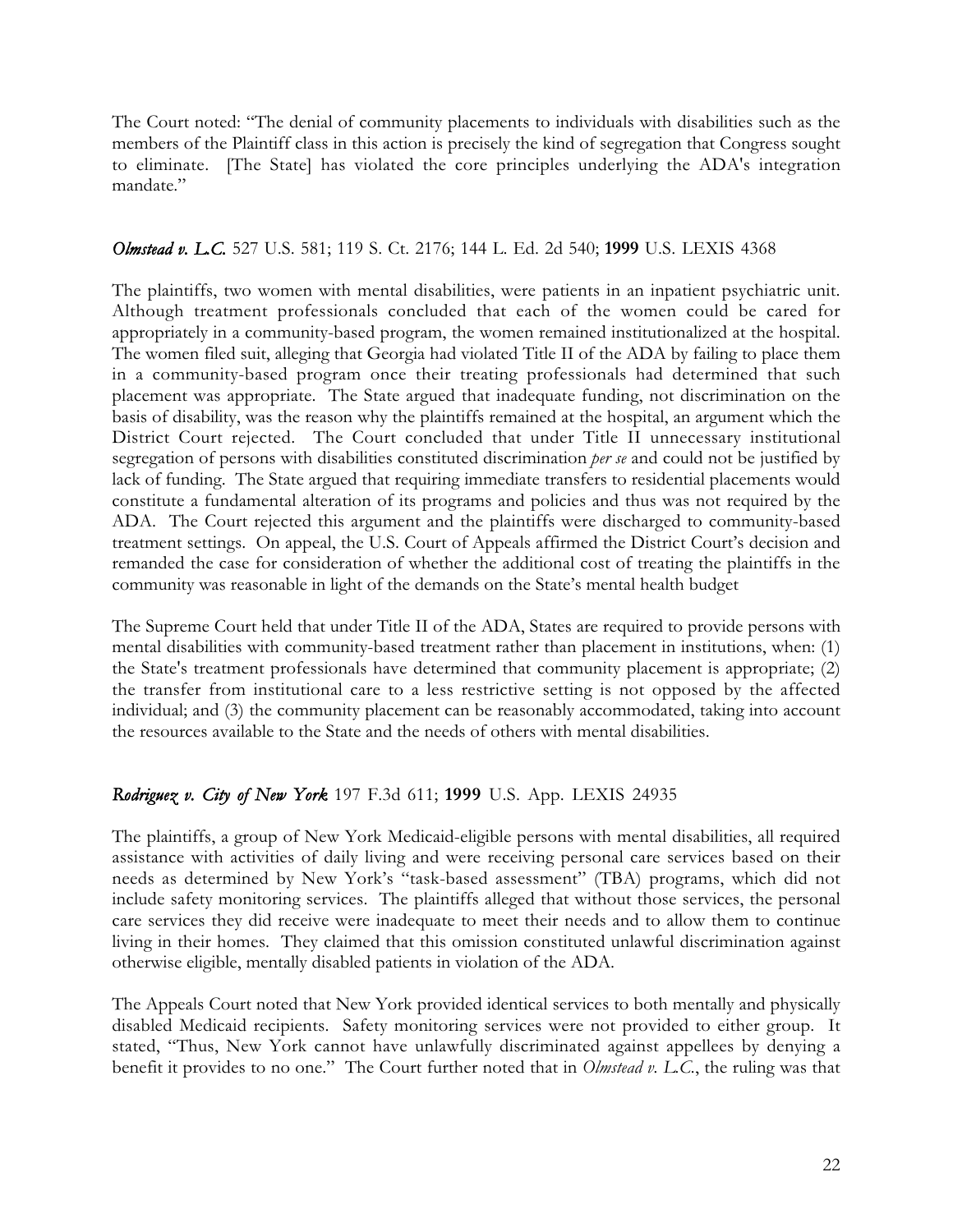while States must adhere to the ADA's nondiscrimination requirement, nothing in the ADA compels States to provide new benefits, only that benefits be offered and administered without discrimination.

# *Cramer v. Chiles* 33 F. Supp. 2d 1342; **1999** U.S. Dist. LEXIS 1066

This class action suit was brought on behalf of 2,176 persons with developmental disabilities residing in private intermediate care facilities against the State of Florida in 1996. At issue was whether the State of Florida, by legislation, could summarily deny an eligible person with a developmental disability a choice between an intensive care facility or the Home and Community-Based Waiver program ("HCBW") for support and services.

The plaintiffs alleged that the State engaged in a discriminatory manner in violation of Title II of the ADA in its proposed elimination of private Intermediate Care Facilities for the Developmentally Disabled ("ICF/DD") and moving them to State-operated Developmental Service Institutes ("DSIs"). The Court stated that segregation is a form of discrimination prohibited by the ADA; as a matter of law integration is affirmatively required. Further, the Court stated that underfunding of the Home and Community-Based Waiver program "compelled institutionalization, thus negating a meaningful choice." The Court ordered the State to begin transition planning for the plaintiffs. Although the State claimed that decision would force significant departure from past practices and would create administrative havoc in the absence of adequate funding and sufficient time for program structuring, "the issues presented, as convincingly shown by credible expert testimony, are all too frequently matters of life and death for ICF-DDs beneficiaries. For that reason delays must be minimal."

# *PGA Tours, Inc. v. Martin* 532 U.S. 661; 121 S. Ct. 1879; 149 L. Ed. 2d 904; **2001** U.S. LEXIS 4115

The plaintiff, a professional golfer with a degenerative circulatory disorder in one leg, asked the Professional Golfers Association (PGA) for permission to use a golf cart in the final round of its qualifying tournament. Under the PGA rules, golfers are allowed to use carts in the first two rounds but not in the final round. The PGA refused to waive its "no carts" rule. The plaintiff filed suit alleging a violation of the public accommodations provisions of Title III of the ADA The PGA argued that: (1) it was not a place of public accommodation; and (2) allowing Martin to use a cart would fundamentally alter the nature of the golf competition.

After a trial, both the District Court and an Appeals Court ruled in favor of the plaintiff stating that permitting the plaintiff to use a cart during the tournaments would not fundamentally alter the nature of the tournaments. The U.S. Supreme Court affirmed, holding that the game of golf was fundamentally about making shots and putts, not about traveling from one hole to the next; thus, allowing the plaintiff to use a cart was a reasonable accommodation that did not fundamentally alter the nature of the game.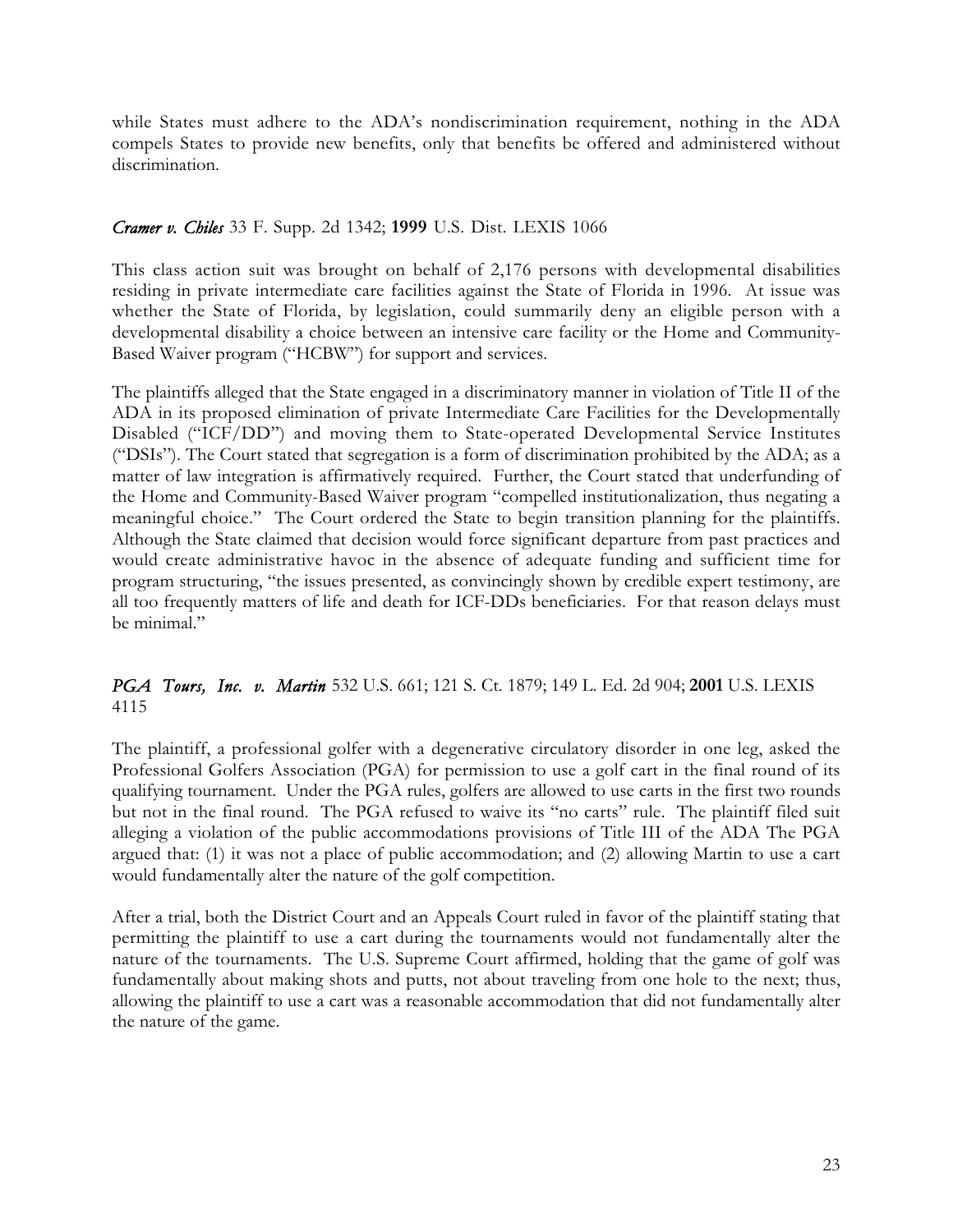#### *Johnson v. K Mart* No. 99-14563, D.C. Docket No. 98-02383-CV-T-25E (November **2001**)

The plaintiff retired from K Mart with long-term disability benefits based on a mental illness diagnosis. Under K Mart's plan, employees who are disabled due to mental illness may receive salary-replacement benefits for a period of two years, whereas employees who retire with physical disabilities may receive these benefits until age 65. Johnson filed suit, claiming that the cap on mental health-related disability benefits violated Title I of the ADA. K Mart claimed that providing different levels of long-term disability benefits to individuals with mental and physical disabilities did not constitute discrimination within the meaning of the ADA.

The Appeals Court addressed for the first time whether distinguishing between physical and mental disabilities in the context of long-term disability benefits was permissible. Citing *Olmstead v. L.C*. and other caselaw, the Court concluded that K Mart's plan appeared to violate Title I as a *prima facie* case of discrimination. The Court examined the ADA's provisions for the safe harbor exemption that addresses the use of a subterfuge. The Appeals Court concluded that the subterfuge exception to the safe harbor provision requires that a plaintiff show that the employer specifically intended to discriminate based on disability, regardless whether the discrimination was aimed at fringe-benefit or non-fringe-benefit aspects of the employment relationship. It reversed the District Court's decision to grant K Mart's motion to dismiss and remanded the case for further proceedings consistent with the Appeals Court opinion.

#### *Williams v. Wasserman*, 164 F. Supp. 2d 591; **2001** U.S. Dist. LEXIS 15287

The plaintiffs were patients with traumatic brain injuries (TBI) or diagnosed as nonretarded developmentally disabled (NRDD) who were being treated in Maryland State psychiatric hospitals. The plaintiffs claimed that the State violated their rights under the Americans with Disabilities Act by failing to provide them community treatment rather than institutional care. The State argued that hospital environments are "at least as 'integrated' as community placement, if not more so." The Court rejected this argument with virtually no discussion, noting that there was little caselaw or evidence on the record to support it. The Court ruled that the plaintiffs, based on *Olmstead v. L.C*., had been discriminated against on the basis of their disabilities by showing that they remained unjustifiably institutionalized despite their eligibility for community-based treatment.

The State contended that accommodating the plaintiffs would result in a fundamental alteration to the existing program because it would be unmanageably expensive to accelerate the process of finding or creating community placements for TBI/NRDD patients beyond the efforts already being made. The Court concluded that the State had made significant progress in reducing inappropriate institutionalizations through its policy and programmatic activities and that it had a waiting list that was moving at a reasonable pace. The Court determined that the modification the plaintiffs requested would require the State to move faster than it was reasonable to expect, would incur undue financial burdens, and would result in a fundamental alteration of the State's provision of services.

*Bryson v. Shumway*, No. 02-1059, **2002** U.S. App. LEXIS 21492